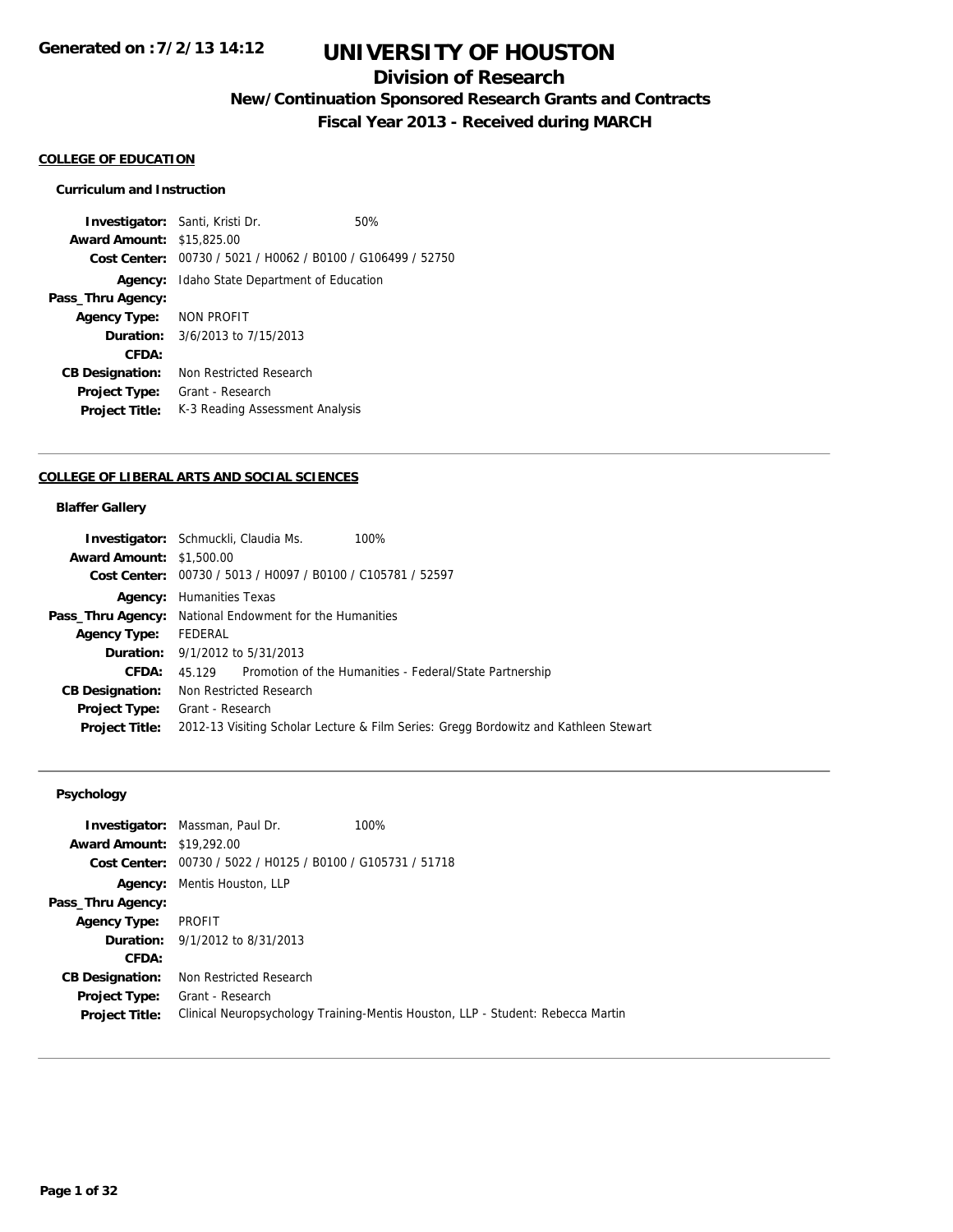## **Division of Research**

**New/Continuation Sponsored Research Grants and Contracts**

**Fiscal Year 2013 - Received during MARCH**

## **COLLEGE OF LIBERAL ARTS AND SOCIAL SCIENCES**

## **Psychology**

|                                 | <b>Investigator:</b> Zvolensky, Michael Dr.<br>100%         |
|---------------------------------|-------------------------------------------------------------|
| <b>Award Amount: \$4,278.00</b> |                                                             |
|                                 | Cost Center: 00730 / 5021 / H0125 / B0001 / G104148 / 49831 |
| Agency:                         | University of Cincinnati                                    |
| Pass_Thru Agency:               | American Lung Association                                   |
| Agency Type:                    | NON PROFIT                                                  |
|                                 | <b>Duration:</b> $9/1/2011$ to $6/30/2013$                  |
| CFDA:                           |                                                             |
| <b>CB Designation:</b>          | <b>Restricted Research</b>                                  |
| <b>Project Type:</b>            | Grant - Research                                            |
| <b>Project Title:</b>           | Asthma and Smoking Cessation                                |
|                                 |                                                             |

|                         | <b>Investigator:</b> Francis, David Dr.                     | 10% |
|-------------------------|-------------------------------------------------------------|-----|
| <b>Award Amount:</b>    | \$3,165.00                                                  |     |
|                         | Cost Center: 00730 / 5021 / H0062 / B0100 / G106499 / 52750 |     |
| Agency:                 | Idaho State Department of Education                         |     |
| Pass_Thru Agency:       |                                                             |     |
| Agency Type: NON PROFIT |                                                             |     |
|                         | <b>Duration:</b> 3/6/2013 to 7/15/2013                      |     |
| CFDA:                   |                                                             |     |
| <b>CB Designation:</b>  | Non Restricted Research                                     |     |
| Project Type:           | Grant - Research                                            |     |
| <b>Project Title:</b>   | K-3 Reading Assessment Analysis                             |     |

|                                 | <b>Investigator:</b> Massman, Paul Dr.                      | 100%                                                                                   |
|---------------------------------|-------------------------------------------------------------|----------------------------------------------------------------------------------------|
| <b>Award Amount: \$1,090.48</b> |                                                             |                                                                                        |
|                                 | Cost Center: 00730 / 5021 / H0125 / B0100 / G105716 / 51708 |                                                                                        |
|                                 | <b>Agency:</b> TIRR Memorial Hermann                        |                                                                                        |
| Pass_Thru Agency:               |                                                             |                                                                                        |
| <b>Agency Type:</b>             | NON PROFIT                                                  |                                                                                        |
|                                 | <b>Duration:</b> 9/1/2012 to 8/31/2013                      |                                                                                        |
| CFDA:                           |                                                             |                                                                                        |
| <b>CB Designation:</b>          | Non Restricted Research                                     |                                                                                        |
| Project Type:                   | Grant - Research                                            |                                                                                        |
| <b>Project Title:</b>           |                                                             | Students-Havins and Seidl: Clinical Neuropsychology Training-TIRR Mem Hermann Struchen |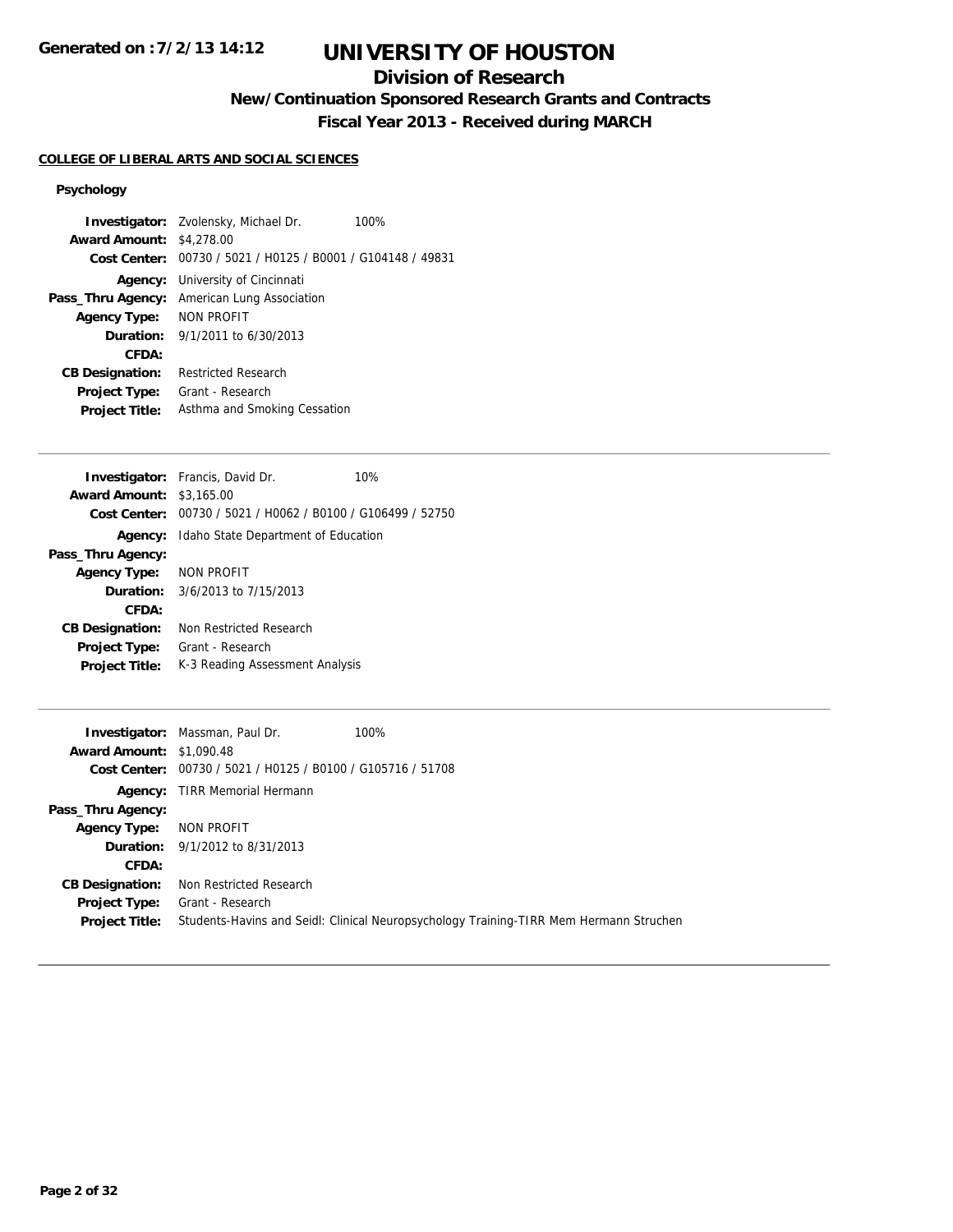## **Division of Research**

**New/Continuation Sponsored Research Grants and Contracts**

**Fiscal Year 2013 - Received during MARCH**

## **COLLEGE OF LIBERAL ARTS AND SOCIAL SCIENCES**

## **Psychology**

|         |                            | <b>20%</b>                                                                                                                                                                                                                                                                              |
|---------|----------------------------|-----------------------------------------------------------------------------------------------------------------------------------------------------------------------------------------------------------------------------------------------------------------------------------------|
|         |                            |                                                                                                                                                                                                                                                                                         |
|         |                            |                                                                                                                                                                                                                                                                                         |
|         |                            |                                                                                                                                                                                                                                                                                         |
|         |                            |                                                                                                                                                                                                                                                                                         |
| FEDERAL |                            |                                                                                                                                                                                                                                                                                         |
|         |                            |                                                                                                                                                                                                                                                                                         |
| 84.324  | Special Education Research |                                                                                                                                                                                                                                                                                         |
|         |                            |                                                                                                                                                                                                                                                                                         |
|         |                            |                                                                                                                                                                                                                                                                                         |
|         |                            | Reading Achievement Multi-Component Program (RAMP-UP)                                                                                                                                                                                                                                   |
|         |                            | <b>Investigator:</b> Barr, Christopher Dr.<br><b>Award Amount: \$13,984.20</b><br>Cost Center: 00730 / 5013 / H0288 / B0001 / G103892 / 51005<br>Lehigh University<br>U.S. Department of Education<br><b>Duration:</b> 3/1/2012 to 2/28/2014<br>Restricted Research<br>Grant - Research |

| <b>Investigator:</b> Taylor, Pat Dr.   |                            |                                                             | 20%                                                                  |
|----------------------------------------|----------------------------|-------------------------------------------------------------|----------------------------------------------------------------------|
| <b>Award Amount: \$40,450.20</b>       |                            |                                                             |                                                                      |
|                                        |                            | Cost Center: 00730 / 5013 / H0288 / B0001 / G104366 / 51745 |                                                                      |
| Agency:                                |                            | Georgia State University                                    |                                                                      |
| Pass_Thru Agency:                      |                            | USE DED100; Institute of Education Sciences                 |                                                                      |
| <b>Agency Type:</b>                    | FEDERAL                    |                                                             |                                                                      |
| <b>Duration:</b> 9/1/2012 to 8/31/2013 |                            |                                                             |                                                                      |
| CFDA:                                  | 84.305                     |                                                             | National Institute on Student Achievement, Curriculum and Assessment |
| <b>CB Designation:</b>                 | <b>Restricted Research</b> |                                                             |                                                                      |
| <b>Project Type:</b>                   | Grant - Research           |                                                             |                                                                      |
| <b>Project Title:</b>                  |                            |                                                             | The Roles of Instruction and Component Skills in Reading Achievement |
|                                        |                            |                                                             |                                                                      |

## **COLLEGE OF NATURAL SCIENCES AND MATHEMATICS**

#### **Biology/Biochemistry**

| <b>Investigator:</b> Gunaratne, Preethi Dr.                                | 100%                                                                    |
|----------------------------------------------------------------------------|-------------------------------------------------------------------------|
| <b>Award Amount: \$64,175.00</b>                                           |                                                                         |
| <b>Cost Center:</b> $00730 / 5021 / 10104 / 80001 / 6101798 / 48614$       |                                                                         |
| Baylor College of Medicine<br>Agency:                                      |                                                                         |
| <b>Pass_Thru Agency:</b> Cancer Prevention and Research Institute of Texas |                                                                         |
| STATE                                                                      |                                                                         |
| <b>Duration:</b> 12/1/2010 to 11/30/2013                                   |                                                                         |
|                                                                            |                                                                         |
| <b>Restricted Research</b>                                                 |                                                                         |
| Grant - Research                                                           |                                                                         |
|                                                                            | Inhibition of the Wip1 oncogenic phosphatase as an anti-cancer strategy |
|                                                                            |                                                                         |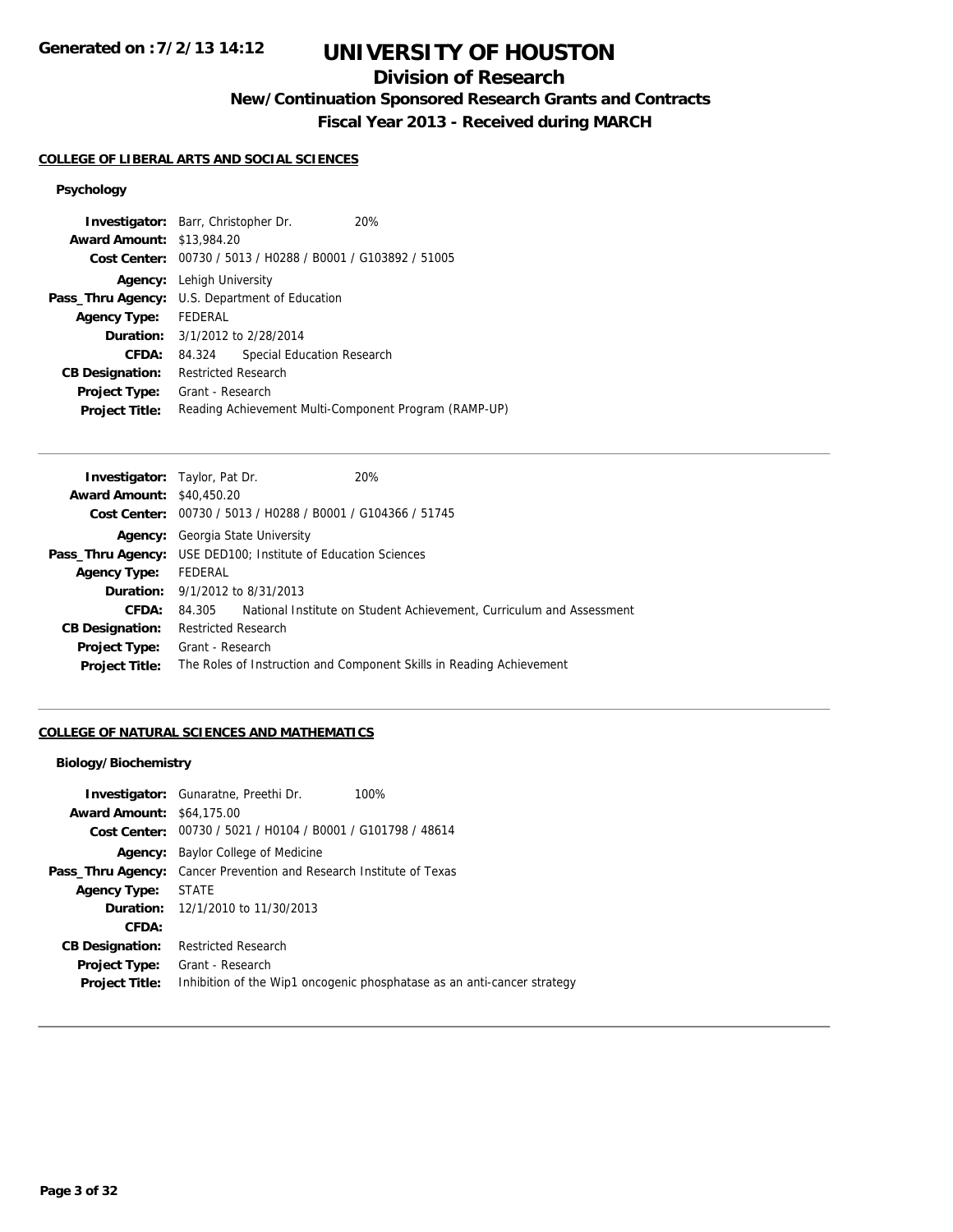## **Division of Research**

**New/Continuation Sponsored Research Grants and Contracts**

**Fiscal Year 2013 - Received during MARCH**

### **COLLEGE OF NATURAL SCIENCES AND MATHEMATICS**

## **Biology/Biochemistry**

|                                  | 70%<br><b>Investigator:</b> Fox, George E. Dr.                                                             |  |
|----------------------------------|------------------------------------------------------------------------------------------------------------|--|
| <b>Award Amount: \$42,000.00</b> |                                                                                                            |  |
|                                  | Cost Center: 00730 / 5013 / H0104 / B0001 / G101662 / 47058                                                |  |
| Agency:                          | Georgia Institute of Technology                                                                            |  |
|                                  | <b>Pass_Thru Agency:</b> NASA - National Aeronautics and Space Administration - Headquarters (Wash., D.C.) |  |
| <b>Agency Type:</b>              | FEDERAL                                                                                                    |  |
|                                  | <b>Duration:</b> 5/1/2010 to 1/31/2014                                                                     |  |
| CFDA:                            | National Aeronautics and Space Administration<br>43.000                                                    |  |
| <b>CB Designation:</b>           | <b>Restricted Research</b>                                                                                 |  |
| Project Type:                    | Grant - Research                                                                                           |  |
| <b>Project Title:</b>            | Evolutionary history of the cellular translation machinery                                                 |  |
|                                  |                                                                                                            |  |

| <b>Award Amount: \$7,000.00</b><br>Cost Center: 00730 / 5021 / H0515 / B0001 / C105950 / 52705<br><b>Agency:</b> Golfers Against Cancer<br>Pass_Thru Agency:<br>Agency Type: NON PROFIT<br><b>Duration:</b> $2/1/2013$ to $1/31/2014$<br>CFDA:<br><b>Restricted Research</b><br><b>CB Designation:</b><br>Grant - Research<br><b>Project Type:</b><br>Targeting Liver X Receptors in Pancreatic Cancer<br><b>Project Title:</b> | <b>Investigator:</b> Lin, Chin-Yo Dr. | 50% |
|---------------------------------------------------------------------------------------------------------------------------------------------------------------------------------------------------------------------------------------------------------------------------------------------------------------------------------------------------------------------------------------------------------------------------------|---------------------------------------|-----|
|                                                                                                                                                                                                                                                                                                                                                                                                                                 |                                       |     |
|                                                                                                                                                                                                                                                                                                                                                                                                                                 |                                       |     |
|                                                                                                                                                                                                                                                                                                                                                                                                                                 |                                       |     |
|                                                                                                                                                                                                                                                                                                                                                                                                                                 |                                       |     |
|                                                                                                                                                                                                                                                                                                                                                                                                                                 |                                       |     |
|                                                                                                                                                                                                                                                                                                                                                                                                                                 |                                       |     |
|                                                                                                                                                                                                                                                                                                                                                                                                                                 |                                       |     |
|                                                                                                                                                                                                                                                                                                                                                                                                                                 |                                       |     |
|                                                                                                                                                                                                                                                                                                                                                                                                                                 |                                       |     |
|                                                                                                                                                                                                                                                                                                                                                                                                                                 |                                       |     |

| <b>Investigator:</b> Liu, Yu Dr. |                                                             | 100%                                                                          |
|----------------------------------|-------------------------------------------------------------|-------------------------------------------------------------------------------|
| <b>Award Amount: \$77,000.00</b> |                                                             |                                                                               |
|                                  | Cost Center: 00730 / 5021 / H0104 / B0001 / G102017 / 47963 |                                                                               |
|                                  | <b>Agency:</b> American Heart Association - National Center |                                                                               |
| Pass_Thru Agency:                |                                                             |                                                                               |
| Agency Type: NON PROFIT          |                                                             |                                                                               |
|                                  | <b>Duration:</b> 1/1/2011 to 12/31/2014                     |                                                                               |
| CFDA:                            |                                                             |                                                                               |
| <b>CB Designation:</b>           | <b>Restricted Research</b>                                  |                                                                               |
| <b>Project Type:</b>             | Grant - Research                                            |                                                                               |
| <b>Project Title:</b>            |                                                             | Mutual interactive factors beta-catenin and Oct4 regulate Mesp1 transcription |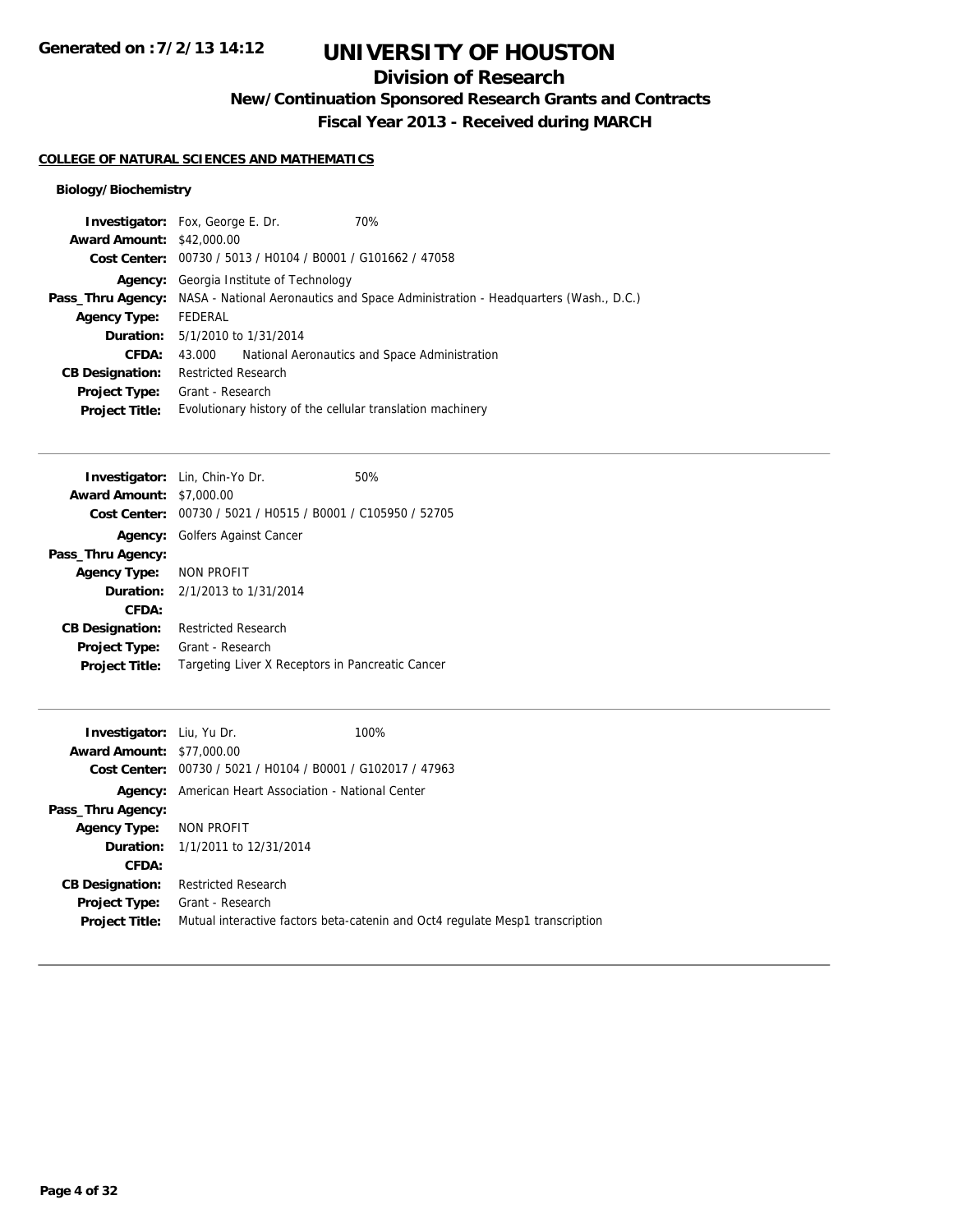## **Division of Research**

**New/Continuation Sponsored Research Grants and Contracts**

**Fiscal Year 2013 - Received during MARCH**

#### **COLLEGE OF NATURAL SCIENCES AND MATHEMATICS**

## **Biology/Biochemistry**

| <b>Investigator:</b> Pennings, Steve Dr. |                                     |                                                             | 50%                                                                                                    |
|------------------------------------------|-------------------------------------|-------------------------------------------------------------|--------------------------------------------------------------------------------------------------------|
| <b>Award Amount: \$21,672.00</b>         |                                     |                                                             |                                                                                                        |
|                                          |                                     | Cost Center: 00730 / 5015 / H0104 / B0001 / G103682 / 50335 |                                                                                                        |
|                                          | <b>Agency:</b> Texas A&M University |                                                             |                                                                                                        |
|                                          |                                     |                                                             | <b>Pass_Thru Agency:</b> U.S. Department of Commerce - National Oceanic and Atmospheric Administration |
| <b>Agency Type:</b>                      | FEDERAL                             |                                                             |                                                                                                        |
|                                          |                                     | <b>Duration:</b> 2/1/2012 to 4/30/2014                      |                                                                                                        |
| CFDA:                                    |                                     | 11.417 Sea Grant Support                                    |                                                                                                        |
| <b>CB Designation:</b>                   | <b>Restricted Research</b>          |                                                             |                                                                                                        |
| Project Type:                            | Grant - Research                    |                                                             |                                                                                                        |
| <b>Project Title:</b>                    |                                     |                                                             | Mangroves invading Texas salt marshes: does it matter?                                                 |
|                                          |                                     |                                                             |                                                                                                        |

## **Center for Nuclear Receptors and Cell Signaling**

| <b>Award Amount: \$7,000.00</b> | <b>Investigator:</b> Lin, Chin-Yo Dr.<br>Cost Center: 00730 / 5021 / H0515 / B0001 / C105950 / 52705 | 50% |
|---------------------------------|------------------------------------------------------------------------------------------------------|-----|
|                                 | <b>Agency:</b> Golfers Against Cancer                                                                |     |
| Pass_Thru Agency:               |                                                                                                      |     |
| Agency Type: NON PROFIT         |                                                                                                      |     |
|                                 | <b>Duration:</b> $2/1/2013$ to $1/31/2014$                                                           |     |
| CFDA:                           |                                                                                                      |     |
| <b>CB Designation:</b>          | <b>Restricted Research</b>                                                                           |     |
| <b>Project Type:</b>            | Grant - Research                                                                                     |     |
| <b>Project Title:</b>           | Targeting Liver X Receptors in Pancreatic Cancer                                                     |     |

|                                   | <b>Investigator:</b> Zhang, Xiaoliu Dr.                             | 100%                                                                                               |
|-----------------------------------|---------------------------------------------------------------------|----------------------------------------------------------------------------------------------------|
| <b>Award Amount: \$100,000.00</b> |                                                                     |                                                                                                    |
|                                   | <b>Cost Center:</b> $00730 / 5021 / 10515 / 10001 / 106346 / 52685$ |                                                                                                    |
| Agency:                           | William & Ella Owens Medical Research                               |                                                                                                    |
| Pass_Thru Agency:                 |                                                                     |                                                                                                    |
| <b>Agency Type:</b>               | FOUNDATION                                                          |                                                                                                    |
|                                   | <b>Duration:</b> 1/1/2013 to 12/31/2013                             |                                                                                                    |
| CFDA:                             |                                                                     |                                                                                                    |
| <b>CB Designation:</b>            | <b>Restricted Research</b>                                          |                                                                                                    |
| Project Type:                     | Grant - Research                                                    |                                                                                                    |
| <b>Project Title:</b>             |                                                                     | A novel strategy to convert the infiltrating NK cells into tumor killers during cancer virotherapy |
|                                   |                                                                     |                                                                                                    |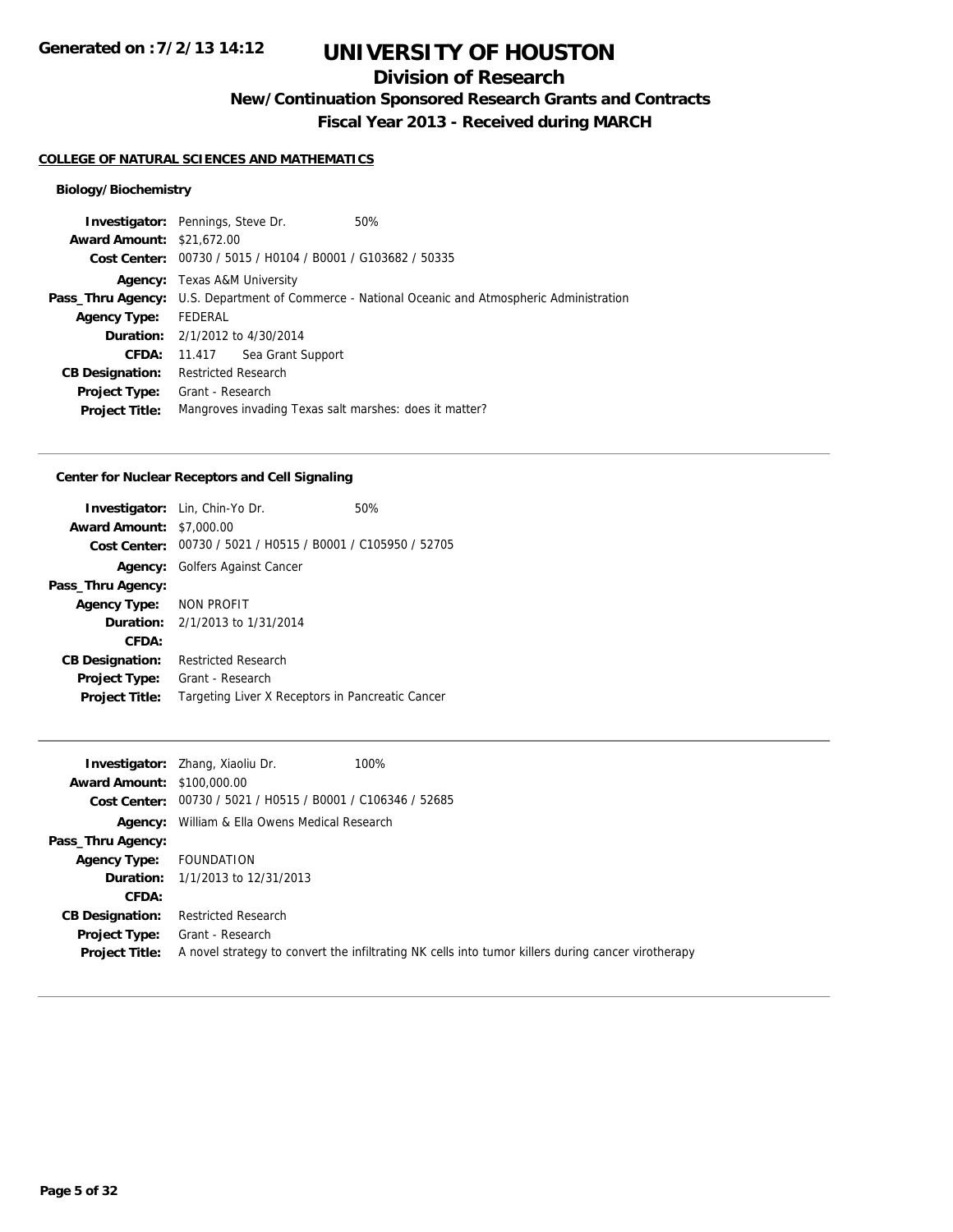## **Division of Research**

**New/Continuation Sponsored Research Grants and Contracts**

**Fiscal Year 2013 - Received during MARCH**

### **COLLEGE OF NATURAL SCIENCES AND MATHEMATICS**

## **Chemistry**

|                                  | <b>Investigator:</b> May, Jeremy Dr.                            | 100%                                                    |
|----------------------------------|-----------------------------------------------------------------|---------------------------------------------------------|
| <b>Award Amount: \$16,030.00</b> |                                                                 |                                                         |
|                                  | Cost Center: 00730 / 5021 / H0107 / B0001 / G106604 / 52658     |                                                         |
| Agency:                          | Baylor College of Medicine                                      |                                                         |
|                                  | <b>Pass_Thru Agency:</b> Alzheimer, S Drug Discovery Foundation |                                                         |
| <b>Agency Type:</b>              | UNIVERSITY                                                      |                                                         |
|                                  | <b>Duration:</b> 8/1/2011 to 12/31/2013                         |                                                         |
| CFDA:                            |                                                                 |                                                         |
| <b>CB Designation:</b>           | <b>Restricted Research</b>                                      |                                                         |
| <b>Project Type:</b>             | Grant - Research                                                |                                                         |
| <b>Project Title:</b>            |                                                                 | A NEW TREATMENT FOR COGNITIVE DISORDERS (Dong Koo Hyun) |

|  | 100%                                                                                                                                                                                                                                                                                                                                                                                |
|--|-------------------------------------------------------------------------------------------------------------------------------------------------------------------------------------------------------------------------------------------------------------------------------------------------------------------------------------------------------------------------------------|
|  |                                                                                                                                                                                                                                                                                                                                                                                     |
|  |                                                                                                                                                                                                                                                                                                                                                                                     |
|  |                                                                                                                                                                                                                                                                                                                                                                                     |
|  |                                                                                                                                                                                                                                                                                                                                                                                     |
|  |                                                                                                                                                                                                                                                                                                                                                                                     |
|  |                                                                                                                                                                                                                                                                                                                                                                                     |
|  |                                                                                                                                                                                                                                                                                                                                                                                     |
|  |                                                                                                                                                                                                                                                                                                                                                                                     |
|  |                                                                                                                                                                                                                                                                                                                                                                                     |
|  |                                                                                                                                                                                                                                                                                                                                                                                     |
|  | <b>Investigator:</b> Jacobson, Allan J. Dr.<br><b>Award Amount: \$376,039.62</b><br>Cost Center: 00730 / 5022 / H0107 / B0001 / G003290 / 15332<br><b>Agency:</b> The Welch Foundation<br>Agency Type: FOUNDATION<br><b>Duration:</b> 9/1/1989 to 5/31/2014<br>DELETE Non-Federal activity<br>Non Restricted Research<br>Grant - Research<br>Welch Chair in Science Control Account |

## **Computer Science**

| <b>Investigator:</b> Deng, Zhigang Dr. |                            |                                                             | 100%                                                                           |
|----------------------------------------|----------------------------|-------------------------------------------------------------|--------------------------------------------------------------------------------|
| <b>Award Amount: \$231,281.00</b>      |                            |                                                             |                                                                                |
|                                        |                            | Cost Center: 00730 / 5013 / H0108 / B0001 / G105581 / 52615 |                                                                                |
| Agency:                                |                            | National Institutes of Health                               |                                                                                |
| Pass_Thru Agency:                      |                            |                                                             |                                                                                |
| <b>Agency Type:</b>                    | FEDERAL                    |                                                             |                                                                                |
|                                        |                            | <b>Duration:</b> $4/1/2013$ to $3/31/2015$                  |                                                                                |
| CFDA:                                  | 93.865                     |                                                             | Center for Research for Mothers and Children                                   |
| <b>CB Designation:</b>                 | <b>Restricted Research</b> |                                                             |                                                                                |
| <b>Project Type:</b>                   | Grant - Research           |                                                             |                                                                                |
| <b>Project Title:</b>                  |                            |                                                             | Feasibility Study of Avatar Customization and Relatedness on Physical Activity |
|                                        |                            |                                                             |                                                                                |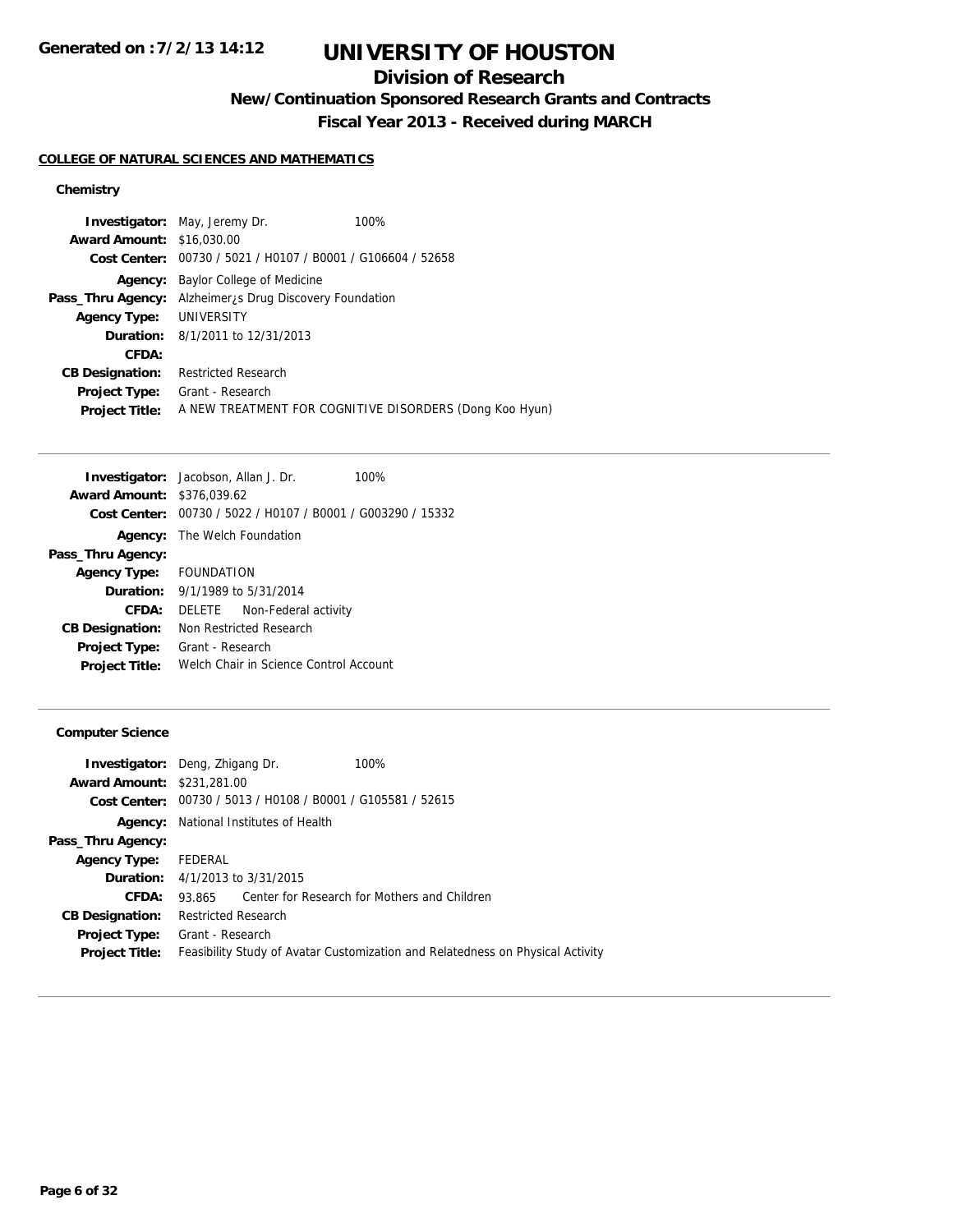## **Division of Research**

**New/Continuation Sponsored Research Grants and Contracts**

**Fiscal Year 2013 - Received during MARCH**

## **COLLEGE OF NATURAL SCIENCES AND MATHEMATICS**

#### **Computer Science**

**Investigator:** Garbey, Marc Dr. 100% **Award Amount:** \$1.00 **Cost Center:** 00730 / 5022 / H0108 / B0001 / C106511 / 52697 **Agency:** Mixed Multi-Donors **Pass\_Thru Agency: Agency Type:** PROFIT **Duration:** 2/1/2013 to 1/31/2018 **CFDA: CB Designation:** Restricted Research **Project Type:** Special Research Agreement - Research **Project Title:** Industry Membership- Full Center Grant: I/UCRC for Cyber-Physical Systems for the Hospital Operating Room

|                            | 20%                                                                                                                                                                                                               |
|----------------------------|-------------------------------------------------------------------------------------------------------------------------------------------------------------------------------------------------------------------|
|                            |                                                                                                                                                                                                                   |
|                            | Cost Center: 00730 / 5013 / H0109 / B0001 / G105642 / 52779                                                                                                                                                       |
|                            |                                                                                                                                                                                                                   |
|                            |                                                                                                                                                                                                                   |
|                            |                                                                                                                                                                                                                   |
|                            |                                                                                                                                                                                                                   |
|                            |                                                                                                                                                                                                                   |
| <b>Restricted Research</b> |                                                                                                                                                                                                                   |
| Grant - Research           |                                                                                                                                                                                                                   |
|                            | ACOUISITION OF A HYPERSPECTRAL CAMERA                                                                                                                                                                             |
|                            | <b>Investigator:</b> Snow, Jonathan Dr.<br><b>Award Amount: \$28,000.00</b><br><b>Agency:</b> National Science Foundation<br>Agency Type: FEDERAL<br><b>Duration:</b> 4/1/2013 to 3/31/2014<br>47.050 Geosciences |

| <b>Award Amount: \$36,000.00</b>                                                          |  |
|-------------------------------------------------------------------------------------------|--|
| <b>Cost Center:</b> $00730 / 5013 / 40109 / 80001 / 6101620 / 50430$                      |  |
| Agency: NASA - National Aeronautics and Space Administration - Headquarters (Wash., D.C.) |  |
| Pass_Thru Agency:                                                                         |  |
| FEDERAL<br><b>Agency Type:</b>                                                            |  |
| <b>Duration:</b> 1/4/2012 to 1/3/2015                                                     |  |
| CFDA:<br>Aerospace Education Services Program<br>43.001                                   |  |
| <b>Restricted Research</b><br><b>CB Designation:</b>                                      |  |
| Grant - Research<br><b>Project Type:</b>                                                  |  |
| Isotopic Investigations of Planetary and Solar System Materials<br><b>Project Title:</b>  |  |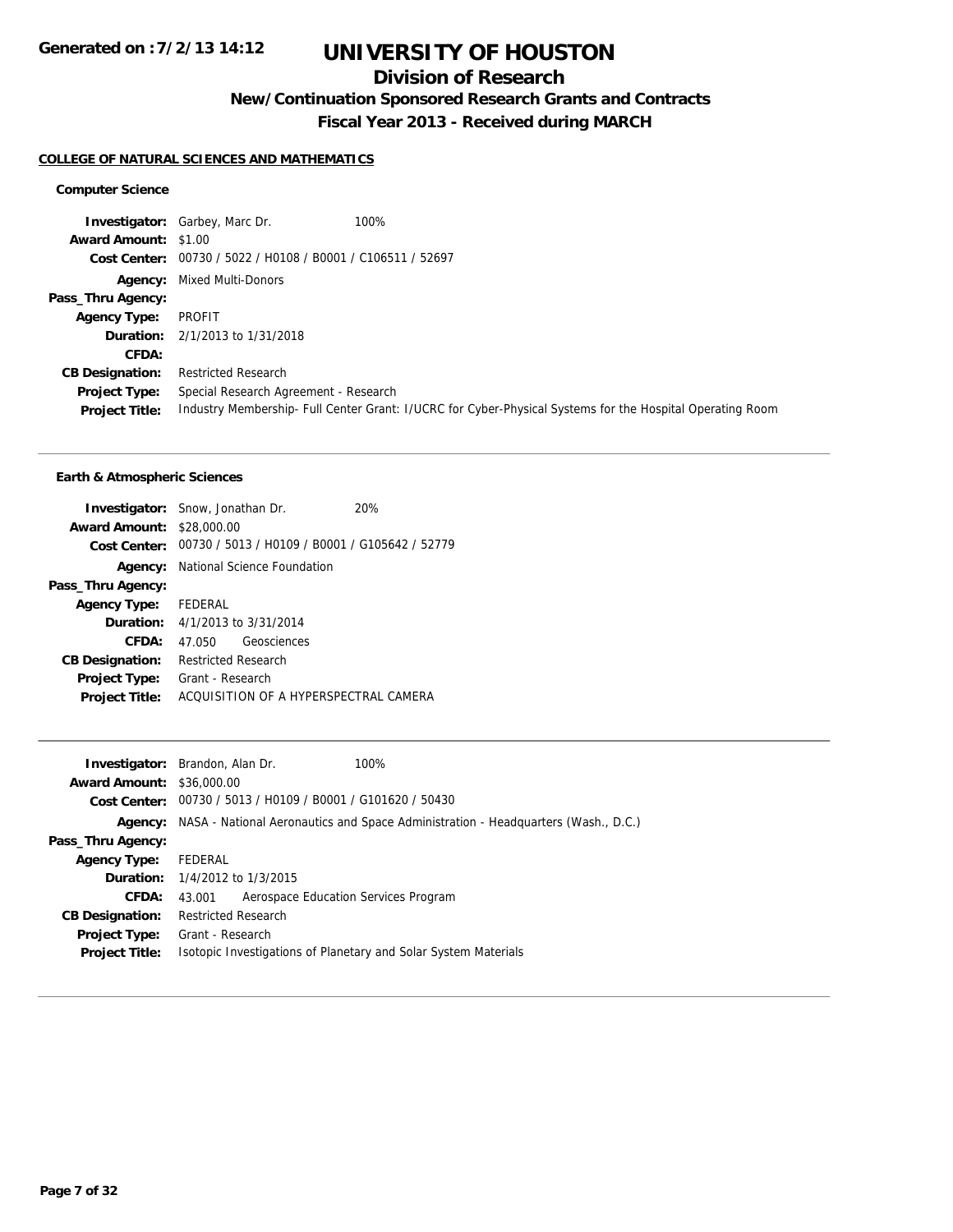## **Division of Research**

**New/Continuation Sponsored Research Grants and Contracts**

**Fiscal Year 2013 - Received during MARCH**

### **COLLEGE OF NATURAL SCIENCES AND MATHEMATICS**

|                                   | <b>Investigator:</b> Han, De-Hua Dr.                       | 100% |
|-----------------------------------|------------------------------------------------------------|------|
| <b>Award Amount: \$160,000.00</b> |                                                            |      |
| Cost Center:                      | 00730 / 5022 / H0109 / B0001 / G094777 / 40041             |      |
| Agency:                           | Various Private Profit Agencies                            |      |
| Pass_Thru Agency:                 |                                                            |      |
| <b>Agency Type:</b>               | PROFIT                                                     |      |
|                                   | <b>Duration:</b> 1/1/2007 to 12/31/2020                    |      |
| CFDA:                             |                                                            |      |
| <b>CB Designation:</b>            | <b>Restricted Research</b>                                 |      |
| <b>Project Type:</b>              | Contract - Research                                        |      |
| <b>Project Title:</b>             | Fluid & Rock Properties and Seismic Hydrocarbon Indicators |      |

|                                  | 100%<br><b>Investigator:</b> Stewart, Robert Dr.                                                                                             |  |
|----------------------------------|----------------------------------------------------------------------------------------------------------------------------------------------|--|
| <b>Award Amount: \$45,000.00</b> |                                                                                                                                              |  |
|                                  | Cost Center: 00730 / 5022 / H0109 / B0001 / G099988 / 45029                                                                                  |  |
|                                  | <b>Agency:</b> Various Private Profit Agencies                                                                                               |  |
| Pass_Thru Agency:                |                                                                                                                                              |  |
| <b>Agency Type:</b>              | PROFIT                                                                                                                                       |  |
|                                  | <b>Duration:</b> $9/1/2009$ to $8/31/2013$                                                                                                   |  |
| CFDA:                            |                                                                                                                                              |  |
| <b>CB Designation:</b>           | <b>Restricted Research</b>                                                                                                                   |  |
| Project Type:                    | Contract - Research                                                                                                                          |  |
| <b>Project Title:</b>            | Allied Geophysical Laboratories (AGL) Consortium: Full-wave Seismic Exploration for Reservoir Lithologies and Fluids<br>From Lab to Oilfield |  |

|                        | <b>Investigator:</b> Khan, Shuhab Dr.          | 60% |
|------------------------|------------------------------------------------|-----|
| <b>Award Amount:</b>   | \$84,000.00                                    |     |
| Cost Center:           | 00730 / 5013 / H0109 / B0001 / G105642 / 52779 |     |
|                        | <b>Agency:</b> National Science Foundation     |     |
| Pass_Thru Agency:      |                                                |     |
| <b>Agency Type:</b>    | FEDERAL                                        |     |
|                        | <b>Duration:</b> $4/1/2013$ to $3/31/2014$     |     |
| CFDA:                  | Geosciences<br>47 050                          |     |
| <b>CB Designation:</b> | Restricted Research                            |     |
| <b>Project Type:</b>   | Grant - Research                               |     |
| <b>Project Title:</b>  | ACQUISITION OF A HYPERSPECTRAL CAMERA          |     |
|                        |                                                |     |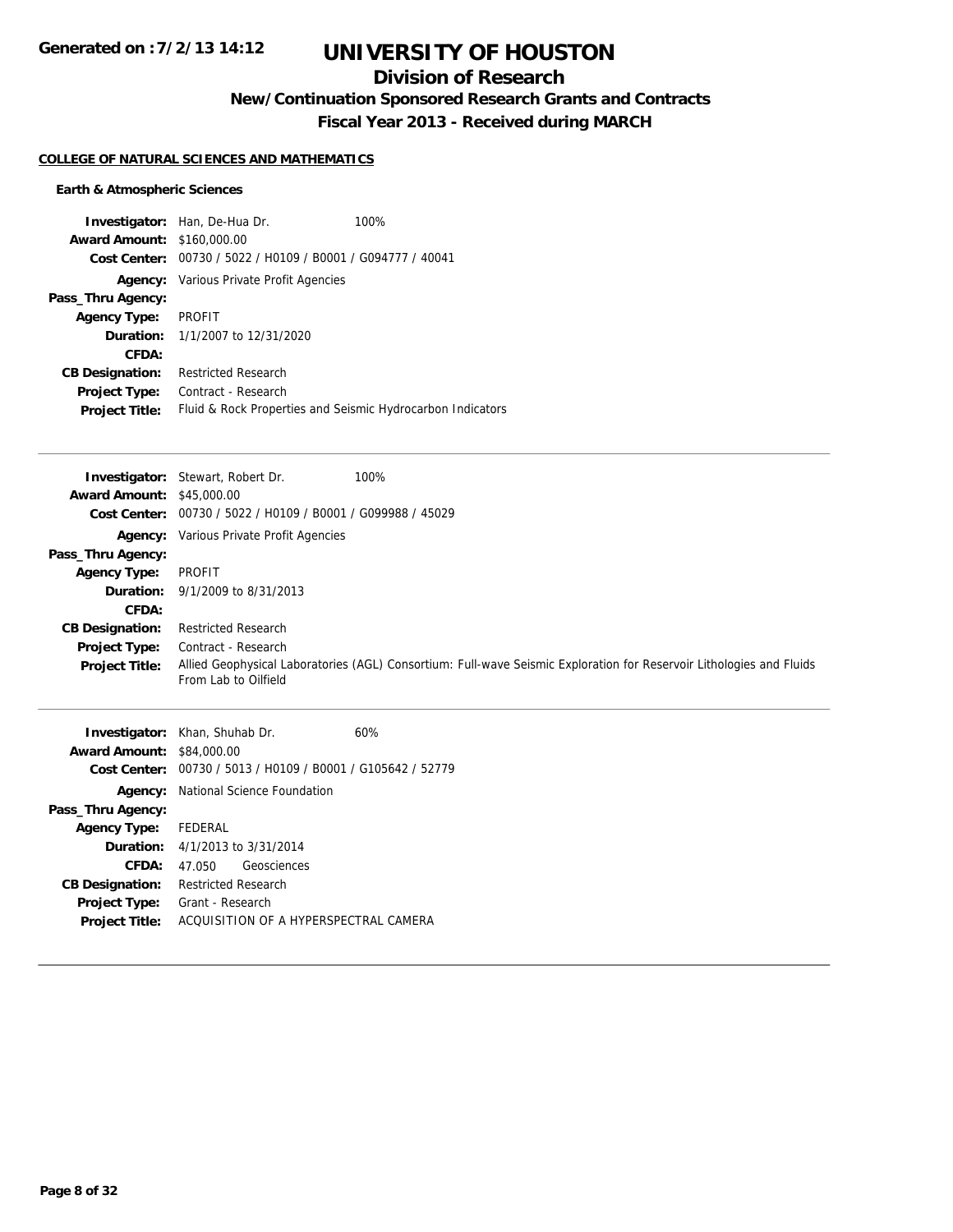## **Division of Research**

**New/Continuation Sponsored Research Grants and Contracts**

**Fiscal Year 2013 - Received during MARCH**

## **COLLEGE OF NATURAL SCIENCES AND MATHEMATICS**

|                        | <b>Investigator:</b> Snow, Jonathan Dr.                     | 100%                                                                  |
|------------------------|-------------------------------------------------------------|-----------------------------------------------------------------------|
| <b>Award Amount:</b>   | \$30,561.00                                                 |                                                                       |
|                        | Cost Center: 00730 / 5013 / H0109 / B0001 / G101185 / 47116 |                                                                       |
| Agency:                | National Science Foundation                                 |                                                                       |
| Pass_Thru Agency:      |                                                             |                                                                       |
| <b>Agency Type:</b>    | FEDERAL                                                     |                                                                       |
|                        | <b>Duration:</b> 9/1/2010 to 8/31/2013                      |                                                                       |
| CFDA:                  | Geosciences<br>47.050                                       |                                                                       |
| <b>CB Designation:</b> | <b>Restricted Research</b>                                  |                                                                       |
| <b>Project Type:</b>   | Grant - Research                                            |                                                                       |
| <b>Project Title:</b>  |                                                             | Death of a Backarc Rift: A Petrologic Site Survey of Godzilla Mullion |

|                        | <b>Investigator:</b> Lefer, Barry Dr.                       | 50% |
|------------------------|-------------------------------------------------------------|-----|
| <b>Award Amount:</b>   | \$40,000.00                                                 |     |
|                        | Cost Center: 00730 / 5016 / H0429 / B0001 / G106666 / 52774 |     |
| Agency:                | Texas Commission on Environmental Quality                   |     |
| Pass_Thru Agency:      |                                                             |     |
| <b>Agency Type:</b>    | <b>STATE</b>                                                |     |
|                        | <b>Duration:</b> 2/28/2013 to 12/27/2013                    |     |
| CFDA:                  |                                                             |     |
| <b>CB Designation:</b> | <b>Restricted Research</b>                                  |     |
| <b>Project Type:</b>   | Contract - Research                                         |     |
| <b>Project Title:</b>  | Ozonesonde Releases in Southeast and East Texas             |     |

|                                  | <b>Investigator:</b> Lefer, Barry Dr.          | 50%                                                         |
|----------------------------------|------------------------------------------------|-------------------------------------------------------------|
|                                  |                                                |                                                             |
| <b>Award Amount: \$95,000.00</b> |                                                |                                                             |
| Cost Center:                     | 00730 / 5016 / H0429 / B0001 / G106624 / 52747 |                                                             |
| Agency:                          | Texas Commission on Environmental Quality      |                                                             |
| Pass_Thru Agency:                |                                                |                                                             |
| <b>Agency Type: STATE</b>        |                                                |                                                             |
|                                  | <b>Duration:</b> 2/27/2013 to 4/30/2014        |                                                             |
| CFDA:                            |                                                |                                                             |
| <b>CB Designation:</b>           | <b>Restricted Research</b>                     |                                                             |
| <b>Project Type:</b>             | Contract - Research                            |                                                             |
| <b>Project Title:</b>            |                                                | Monitoring Related to Ozone Formation in the Houston Region |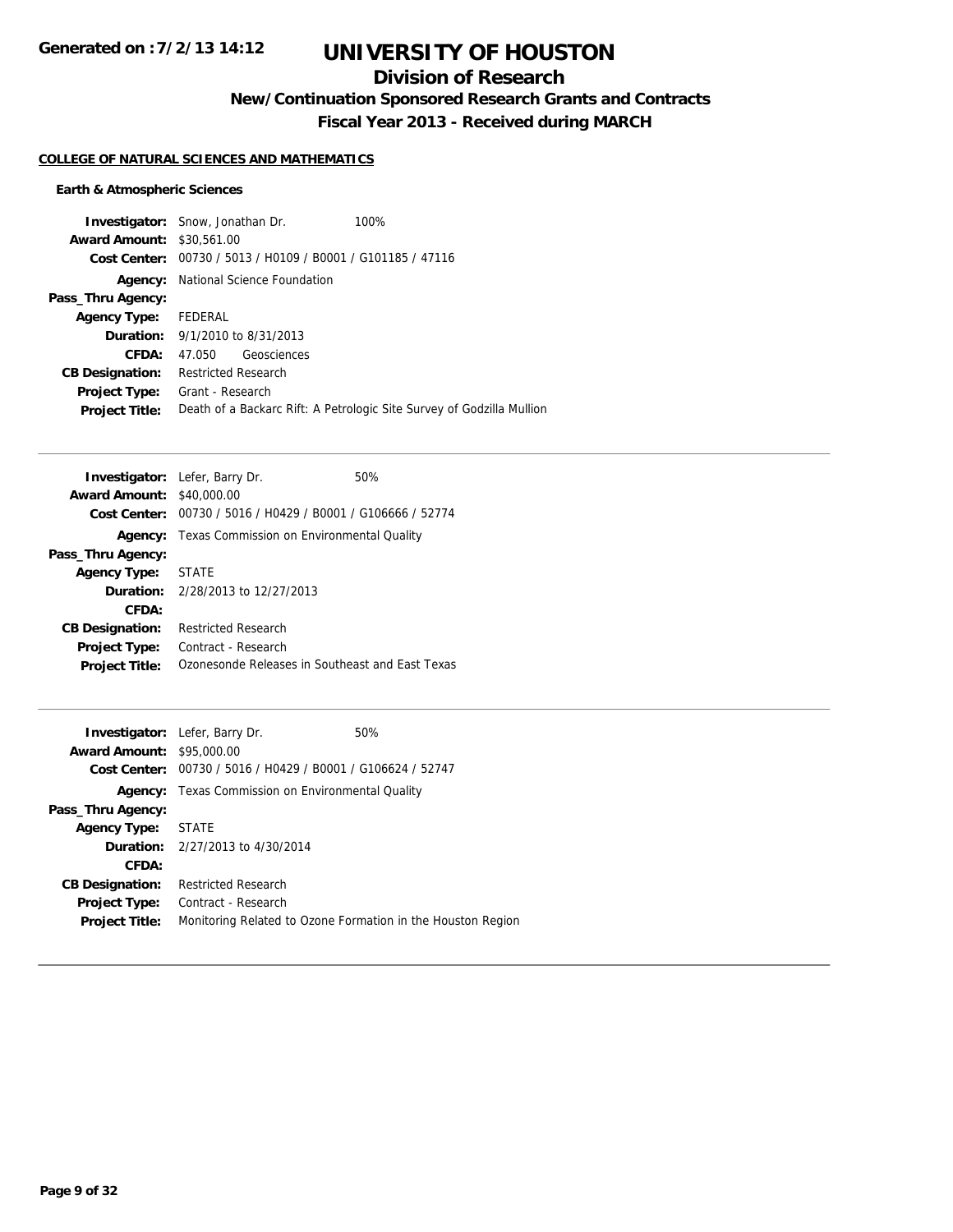**Generated on :7/2/13 14:12**

# **UNIVERSITY OF HOUSTON**

## **Division of Research**

**New/Continuation Sponsored Research Grants and Contracts**

**Fiscal Year 2013 - Received during MARCH**

#### **COLLEGE OF NATURAL SCIENCES AND MATHEMATICS**

|                                  | Investigator: Lapen, Thomas Dr.<br>100%                                                                                        |
|----------------------------------|--------------------------------------------------------------------------------------------------------------------------------|
| <b>Award Amount: \$67,541.00</b> |                                                                                                                                |
|                                  | Cost Center: 00730 / 5013 / H0109 / B0001 / G102229 / 48586                                                                    |
|                                  | <b>Agency:</b> NASA - National Aeronautics and Space Administration - Headquarters (Wash., D.C.)                               |
| Pass_Thru Agency:                |                                                                                                                                |
| <b>Agency Type:</b>              | <b>FEDERAL</b>                                                                                                                 |
| Duration:                        | 2/23/2011 to 2/22/2014                                                                                                         |
| CFDA:                            | 43.001<br>Aerospace Education Services Program                                                                                 |
| <b>CB Designation:</b>           | <b>Restricted Research</b>                                                                                                     |
| <b>Project Type:</b>             | Grant - Research                                                                                                               |
| <b>Project Title:</b>            | Coupled Lu-Hf and Sm-Nd isotopic studies of Martian meteorites: constraints on crystallization ages and source<br>compositions |
|                                  | 50%                                                                                                                            |
| <b>Award Amount: \$9,799.50</b>  | Investigator: Lefer, Barry Dr.                                                                                                 |
|                                  | Cost Center: 00730 / 5018 / H0429 / B0001 / G105522 / 52645                                                                    |
|                                  |                                                                                                                                |
|                                  | <b>Agency:</b> University of Texas at Austin<br>Pass_Thru Agency: Texas Commission on Environmental Quality                    |
| <b>Agency Type:</b>              | <b>STATE</b>                                                                                                                   |
| Duration:                        | 1/29/2013 to 8/31/2013                                                                                                         |
| CFDA:                            |                                                                                                                                |
| <b>CB Designation:</b>           | <b>Restricted Research</b>                                                                                                     |
| Project Type:                    | Grant - Research                                                                                                               |
| <b>Project Title:</b>            | Implementation and evaluation of new HONO mechanisms in a 3-D Chemical Transport Model for Spring 2009 in<br>Houston           |
|                                  | 50%<br>Investigator: Lefer, Barry Dr.                                                                                          |
| <b>Award Amount: \$9,923.00</b>  |                                                                                                                                |
|                                  | Cost Center: 00730 / 5018 / H0429 / B0001 / G105521 / 52452                                                                    |
|                                  | <b>Agency:</b> University of Texas at Austin                                                                                   |
|                                  | Pass_Thru Agency: Texas Commission on Environmental Quality                                                                    |
| <b>Agency Type:</b>              | <b>STATE</b>                                                                                                                   |
| Duration:                        | 11/20/2012 to 11/30/2013                                                                                                       |
| CFDA:                            |                                                                                                                                |
| <b>CB Designation:</b>           | <b>Restricted Research</b>                                                                                                     |
| Project Type:                    | Grant - Research                                                                                                               |
| <b>Project Title:</b>            | Ozonesonde launches from the University of Houston and Smith Point, Texas in Support of DISCOVER AQ<br>(Valparaiso)            |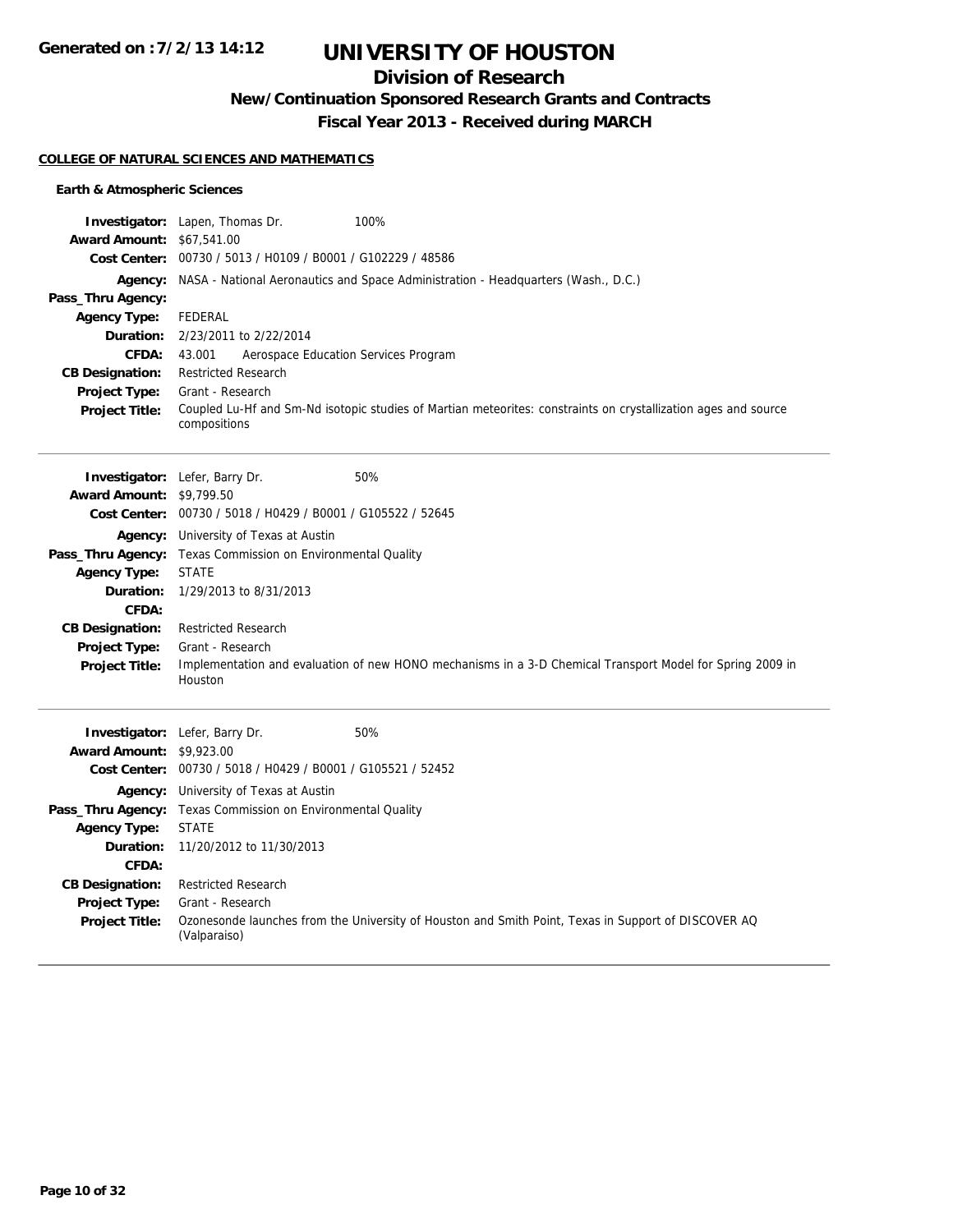## **Division of Research**

**New/Continuation Sponsored Research Grants and Contracts**

**Fiscal Year 2013 - Received during MARCH**

## **COLLEGE OF NATURAL SCIENCES AND MATHEMATICS**

## **Institute for Climate and Atmospheric Science**

| <b>Award Amount:</b>   | <b>Investigator:</b> Lefer, Barry Dr.<br>\$40,000.00        | 50% |  |
|------------------------|-------------------------------------------------------------|-----|--|
|                        | Cost Center: 00730 / 5016 / H0429 / B0001 / G106666 / 52774 |     |  |
| Agency:                | Texas Commission on Environmental Quality                   |     |  |
| Pass_Thru Agency:      |                                                             |     |  |
| <b>Agency Type:</b>    | STATE                                                       |     |  |
|                        | <b>Duration:</b> $2/28/2013$ to $12/27/2013$                |     |  |
| CFDA:                  |                                                             |     |  |
| <b>CB Designation:</b> | <b>Restricted Research</b>                                  |     |  |
| <b>Project Type:</b>   | Contract - Research                                         |     |  |
| <b>Project Title:</b>  | Ozonesonde Releases in Southeast and East Texas             |     |  |

|                                  | <b>Investigator:</b> Lefer, Barry Dr.                       | 50% |
|----------------------------------|-------------------------------------------------------------|-----|
| <b>Award Amount: \$95,000.00</b> |                                                             |     |
|                                  | Cost Center: 00730 / 5016 / H0429 / B0001 / G106624 / 52747 |     |
|                                  | <b>Agency:</b> Texas Commission on Environmental Quality    |     |
| Pass_Thru Agency:                |                                                             |     |
| <b>Agency Type: STATE</b>        |                                                             |     |
|                                  | <b>Duration:</b> 2/27/2013 to 4/30/2014                     |     |
| <b>CFDA:</b>                     |                                                             |     |
| <b>CB Designation:</b>           | <b>Restricted Research</b>                                  |     |
| Project Type:                    | Contract - Research                                         |     |
| <b>Project Title:</b>            | Monitoring Related to Ozone Formation in the Houston Region |     |
|                                  |                                                             |     |

| <b>Award Amount: \$9,799.50</b> | 50%<br><b>Investigator:</b> Lefer, Barry Dr.<br>Cost Center: 00730 / 5018 / H0429 / B0001 / G105522 / 52645          |  |  |
|---------------------------------|----------------------------------------------------------------------------------------------------------------------|--|--|
|                                 | <b>Agency:</b> University of Texas at Austin                                                                         |  |  |
|                                 | <b>Pass_Thru Agency:</b> Texas Commission on Environmental Quality                                                   |  |  |
| <b>Agency Type:</b>             | <b>STATE</b>                                                                                                         |  |  |
|                                 | <b>Duration:</b> $1/29/2013$ to $8/31/2013$                                                                          |  |  |
| CFDA:                           |                                                                                                                      |  |  |
| <b>CB Designation:</b>          | <b>Restricted Research</b>                                                                                           |  |  |
| <b>Project Type:</b>            | Grant - Research                                                                                                     |  |  |
| <b>Project Title:</b>           | Implementation and evaluation of new HONO mechanisms in a 3-D Chemical Transport Model for Spring 2009 in<br>Houston |  |  |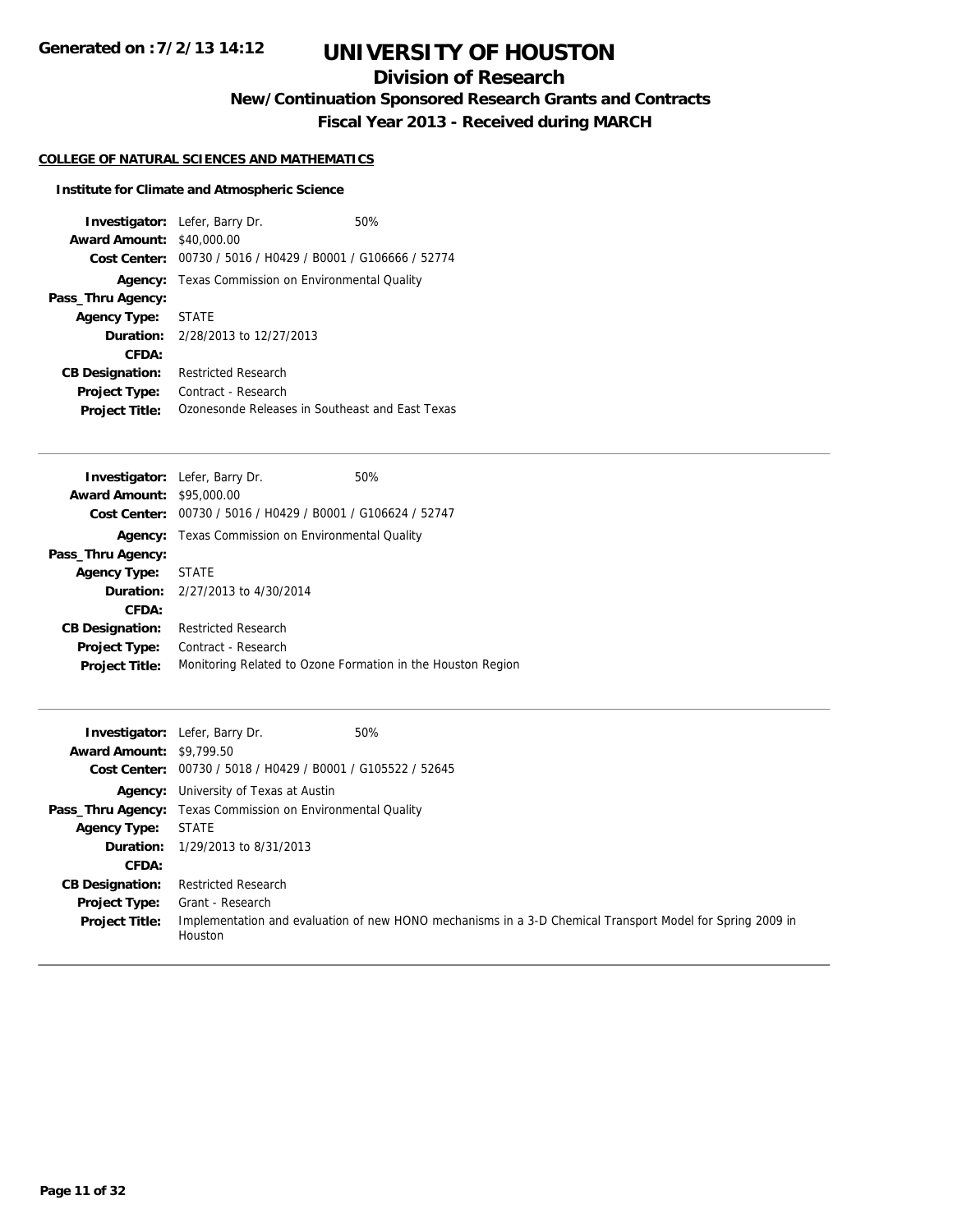## **Division of Research**

**New/Continuation Sponsored Research Grants and Contracts**

**Fiscal Year 2013 - Received during MARCH**

## **COLLEGE OF NATURAL SCIENCES AND MATHEMATICS**

## **Institute for Climate and Atmospheric Science**

|                                 | <b>Investigator:</b> Lefer, Barry Dr.                              | 50%                                                                                                 |  |
|---------------------------------|--------------------------------------------------------------------|-----------------------------------------------------------------------------------------------------|--|
| <b>Award Amount: \$9,923.00</b> |                                                                    |                                                                                                     |  |
|                                 | Cost Center: 00730 / 5018 / H0429 / B0001 / G105521 / 52452        |                                                                                                     |  |
|                                 | <b>Agency:</b> University of Texas at Austin                       |                                                                                                     |  |
|                                 | <b>Pass_Thru Agency:</b> Texas Commission on Environmental Quality |                                                                                                     |  |
| <b>Agency Type:</b>             | STATE                                                              |                                                                                                     |  |
|                                 | <b>Duration:</b> 11/20/2012 to 11/30/2013                          |                                                                                                     |  |
| CFDA:                           |                                                                    |                                                                                                     |  |
| <b>CB Designation:</b>          | <b>Restricted Research</b>                                         |                                                                                                     |  |
| Project Type:                   | Grant - Research                                                   |                                                                                                     |  |
| <b>Project Title:</b>           | (Valparaiso)                                                       | Ozonesonde launches from the University of Houston and Smith Point, Texas in Support of DISCOVER AQ |  |

#### **Physics**

|                                 | 18%<br><b>Investigator:</b> Brazdeikis, Audrius Prof.                                                                        |  |  |
|---------------------------------|------------------------------------------------------------------------------------------------------------------------------|--|--|
| <b>Award Amount: \$6,076.62</b> |                                                                                                                              |  |  |
|                                 | Cost Center: 00730 / 5016 / H0452 / B0001 / G106572 / 52642                                                                  |  |  |
|                                 | <b>Agency:</b> Methodist Hospital Research Institute                                                                         |  |  |
|                                 | <b>Pass_Thru Agency:</b> Cancer Prevention and Research Institute of Texas                                                   |  |  |
| <b>Agency Type:</b>             | <b>STATE</b>                                                                                                                 |  |  |
|                                 | <b>Duration:</b> 12/1/2012 to 11/30/2013                                                                                     |  |  |
| CFDA:                           |                                                                                                                              |  |  |
| <b>CB Designation:</b>          | <b>Restricted Research</b>                                                                                                   |  |  |
| <b>Project Type:</b>            | Grant - Research                                                                                                             |  |  |
| <b>Project Title:</b>           | Magnetic Characterization of the Nanoconstructs and Development of the Device for Magnetic Guiding and Localized<br>Ablation |  |  |

| <b>Award Amount: \$83,483,00</b> | 50%<br><b>Investigator:</b> Ren, Zhifeng Dr.<br>Cost Center: 00730 / 5013 / H0112 / B0001 / G106504 / 52680           |  |  |
|----------------------------------|-----------------------------------------------------------------------------------------------------------------------|--|--|
|                                  | <b>Agency:</b> GMZ Energy, Inc.                                                                                       |  |  |
|                                  | <b>Pass_Thru Agency:</b> U.S. Department of Energy                                                                    |  |  |
| <b>Agency Type:</b>              | FEDERAL                                                                                                               |  |  |
|                                  | <b>Duration:</b> 1/1/2013 to 9/30/2015                                                                                |  |  |
| <b>CFDA:</b>                     | 81.086 Conservation Research and Development                                                                          |  |  |
| <b>CB Designation:</b>           | <b>Restricted Research</b>                                                                                            |  |  |
| <b>Project Type:</b>             | Grant - Research                                                                                                      |  |  |
| <b>Project Title:</b>            | Nanostructured High-Temperature Bulk Thermoelectric Energy Conversion for Efficient Automotive Waste Heat<br>Recovery |  |  |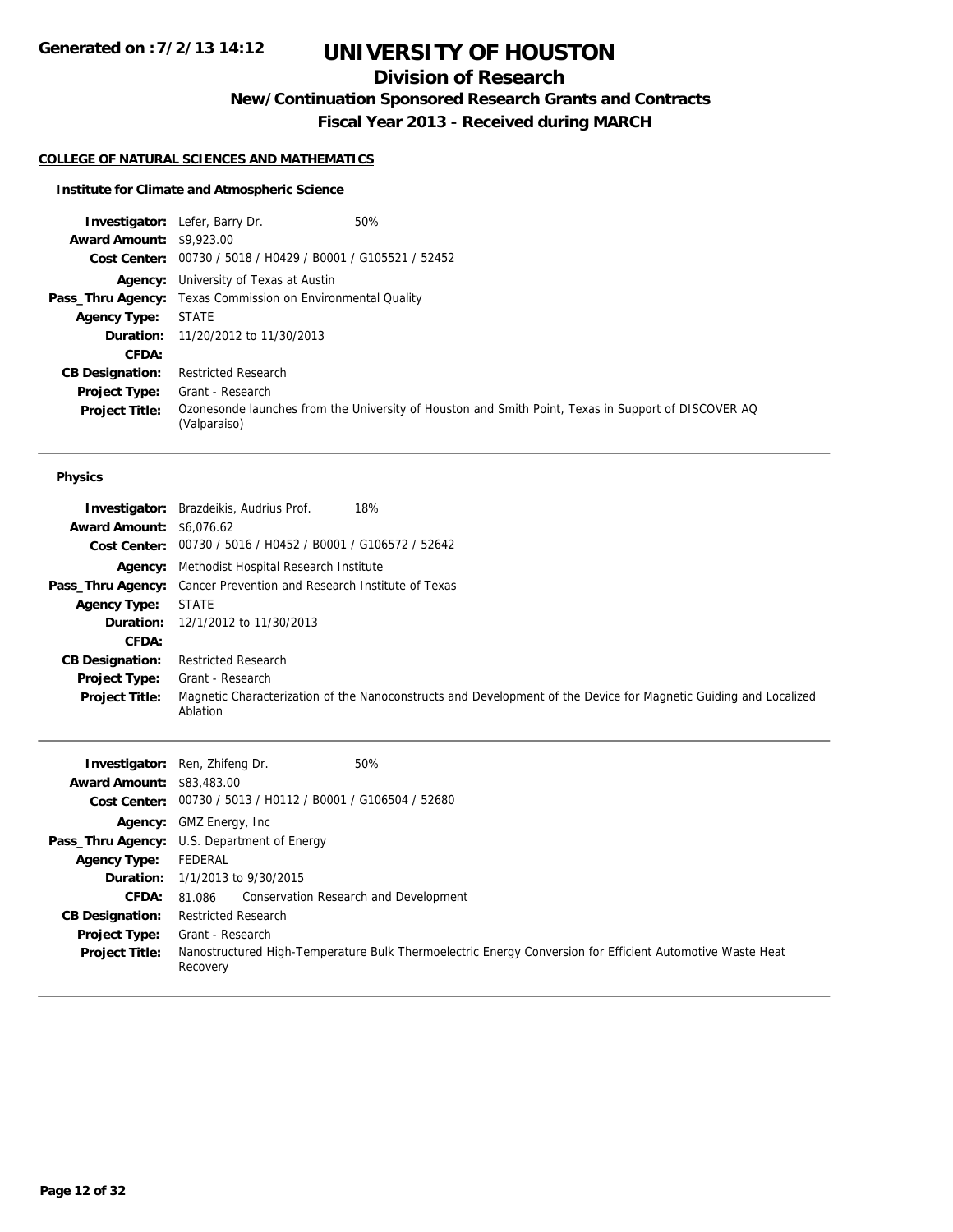## **Division of Research**

**New/Continuation Sponsored Research Grants and Contracts**

**Fiscal Year 2013 - Received during MARCH**

### **COLLEGE OF NATURAL SCIENCES AND MATHEMATICS**

### **Physics**

| Investigator:                   | Brazdeikis, Audrius Prof.<br>18%                                                                                             |  |  |
|---------------------------------|------------------------------------------------------------------------------------------------------------------------------|--|--|
| <b>Award Amount: \$5,291.82</b> |                                                                                                                              |  |  |
|                                 | Cost Center: 00730 / 5016 / H0452 / B0001 / G106574 / 52643                                                                  |  |  |
|                                 | <b>Agency:</b> Methodist Hospital Research Institute                                                                         |  |  |
|                                 | <b>Pass_Thru Agency:</b> Cancer Prevention and Research Institute of Texas                                                   |  |  |
| <b>Agency Type:</b>             | <b>STATE</b>                                                                                                                 |  |  |
|                                 | <b>Duration:</b> 12/1/2012 to 11/30/2013                                                                                     |  |  |
| CFDA:                           |                                                                                                                              |  |  |
| <b>CB Designation:</b>          | <b>Restricted Research</b>                                                                                                   |  |  |
| <b>Project Type:</b>            | Grant - Research                                                                                                             |  |  |
| <b>Project Title:</b>           | Magnetic Characterization of the Nanoconstructs and Development of the Device for Magnetic Guiding and Localized<br>Ablation |  |  |

#### **COLLEGE OF OPTOMETRY**

## **Optometry, Community**

|                                  | <b>Investigator:</b> Nichols, Jason Dr.                     | 100%                                                        |
|----------------------------------|-------------------------------------------------------------|-------------------------------------------------------------|
| <b>Award Amount: \$86,600.00</b> |                                                             |                                                             |
|                                  | Cost Center: 00730 / 5022 / H0114 / B0001 / C106100 / 52686 |                                                             |
| Agency:                          | Johnson & Johnson Vision Care Division                      |                                                             |
| Pass_Thru Agency:                |                                                             |                                                             |
| <b>Agency Type:</b>              | PROFIT                                                      |                                                             |
|                                  | <b>Duration:</b> 12/1/2012 to 9/30/2013                     |                                                             |
| CFDA:                            |                                                             |                                                             |
| <b>CB Designation:</b>           | <b>Restricted Research</b>                                  |                                                             |
| Project Type:                    | Grant - Research                                            |                                                             |
| <b>Project Title:</b>            |                                                             | Inflammatory Effects of Contact Lens Material on the Cornea |

|                                  | <b>Investigator:</b> Pass, Anastas F. Dr.<br>100%                                                                           |  |  |
|----------------------------------|-----------------------------------------------------------------------------------------------------------------------------|--|--|
| <b>Award Amount: \$20,713.00</b> |                                                                                                                             |  |  |
|                                  | <b>Cost Center:</b> $00730 / 5043 / 40114 / 80001 / 6105090 / 50721$                                                        |  |  |
|                                  | <b>Agency:</b> Wyle Science Technology and Engineering Group                                                                |  |  |
|                                  | <b>Pass_Thru Agency:</b> NASA - National Aeronautics and Space Administration - Johnson Space Center                        |  |  |
| <b>Agency Type:</b>              | FEDERAL                                                                                                                     |  |  |
|                                  | <b>Duration:</b> $3/12/2012$ to $9/30/2013$                                                                                 |  |  |
| <b>CFDA:</b>                     | National Aeronautics and Space Administration<br>43.000                                                                     |  |  |
| <b>CB Designation:</b>           | <b>Restricted Research</b>                                                                                                  |  |  |
| Project Type:                    | Contract - Research                                                                                                         |  |  |
| <b>Project Title:</b>            | NASA-Phase I SD-OCT Analysis of The Optic Nerve Head and Surrounding Structures in Long Duration ISS Crew<br><b>Members</b> |  |  |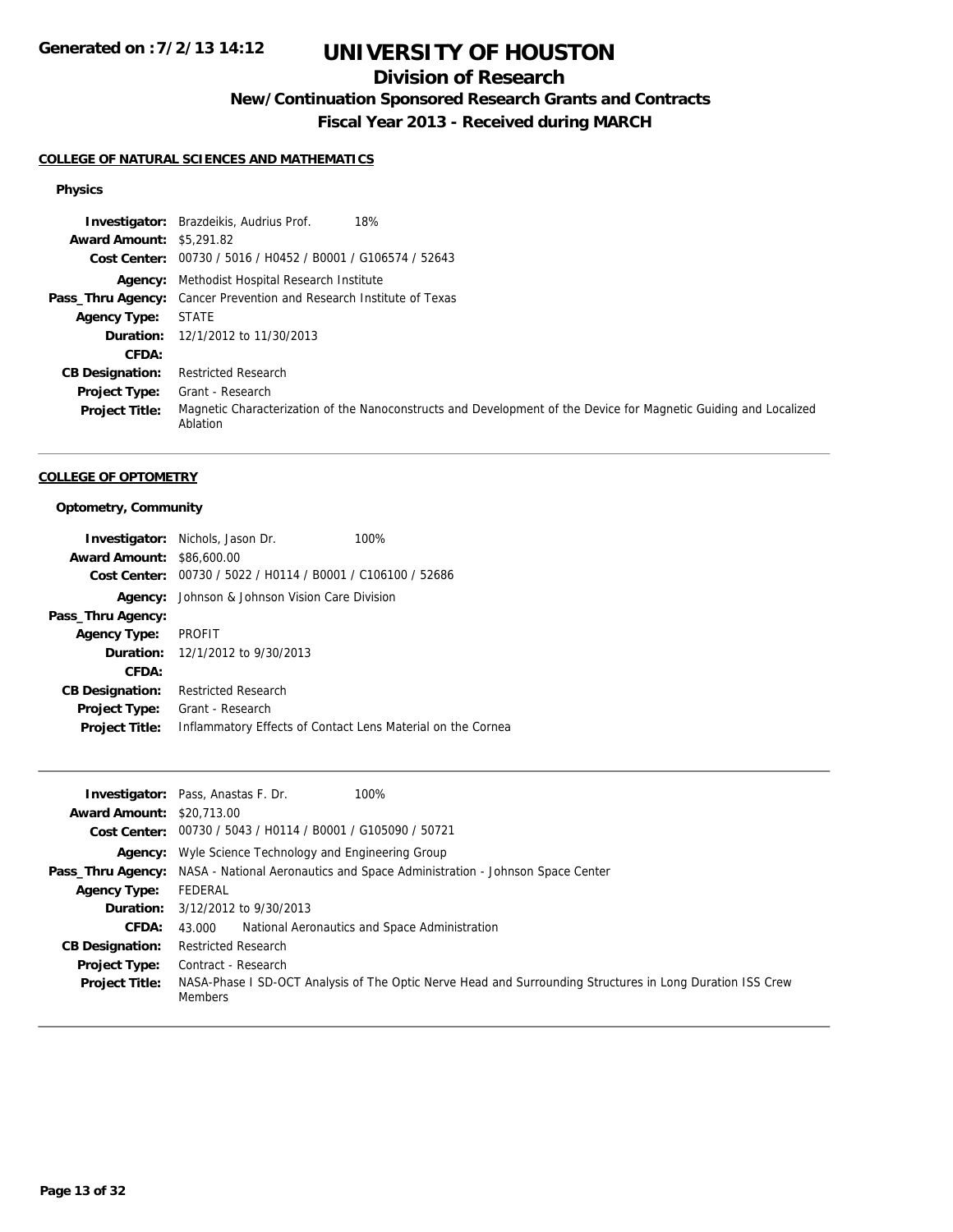## **Division of Research**

**New/Continuation Sponsored Research Grants and Contracts**

**Fiscal Year 2013 - Received during MARCH**

### **COLLEGE OF OPTOMETRY**

## **Optometry, Community**

|                        | <b>Investigator:</b> Chino, Yuzo M. Dr.    | 65%                                            |  |  |
|------------------------|--------------------------------------------|------------------------------------------------|--|--|
| <b>Award Amount:</b>   | \$210,600.00                               |                                                |  |  |
| Cost Center:           |                                            | 00730 / 5013 / H0114 / B0001 / G098703 / 45878 |  |  |
| Agency:                | National Eye Institute                     |                                                |  |  |
| Pass_Thru Agency:      |                                            |                                                |  |  |
| <b>Agency Type:</b>    | FEDERAL                                    |                                                |  |  |
|                        | <b>Duration:</b> $2/1/2010$ to $1/31/2014$ |                                                |  |  |
| CFDA:                  | Vision Research<br>93.867                  |                                                |  |  |
| <b>CB Designation:</b> | Restricted Research                        |                                                |  |  |
| <b>Project Type:</b>   | Grant - Research                           |                                                |  |  |
| <b>Project Title:</b>  | Amblyopia and Study of Cortical Mechanisms |                                                |  |  |

| <b>Investigator:</b> Leach, Norman Dr.<br>100%                                  |
|---------------------------------------------------------------------------------|
| <b>Award Amount: \$5,088.85</b>                                                 |
| <b>Cost Center:</b> $00730 / 5022 / 10114 / 10001 / 10105578 / 51367$           |
| <b>Agency:</b> Alcon Research Limited                                           |
|                                                                                 |
| PROFIT                                                                          |
| <b>Duration:</b> 7/1/2012 to 7/1/2013                                           |
|                                                                                 |
| <b>Restricted Research</b>                                                      |
| Contract - Research                                                             |
| Alcon C-12-004 A Comparison of Silicone Hydrogel Lenses: Colored vs Non-Colored |
|                                                                                 |

|                                  | <b>Investigator:</b> Harwerth, Ronald S. Dr. | 5%                                                          |
|----------------------------------|----------------------------------------------|-------------------------------------------------------------|
| <b>Award Amount: \$16,200.00</b> |                                              |                                                             |
|                                  |                                              | Cost Center: 00730 / 5013 / H0114 / B0001 / G098703 / 45878 |
|                                  | <b>Agency:</b> National Eye Institute        |                                                             |
| Pass_Thru Agency:                |                                              |                                                             |
| <b>Agency Type:</b> FEDERAL      |                                              |                                                             |
|                                  | <b>Duration:</b> $2/1/2010$ to $1/31/2014$   |                                                             |
| CFDA:                            | 93.867 Vision Research                       |                                                             |
| <b>CB Designation:</b>           | <b>Restricted Research</b>                   |                                                             |
| <b>Project Type:</b>             | Grant - Research                             |                                                             |
| <b>Project Title:</b>            | Amblyopia and Study of Cortical Mechanisms   |                                                             |
|                                  |                                              |                                                             |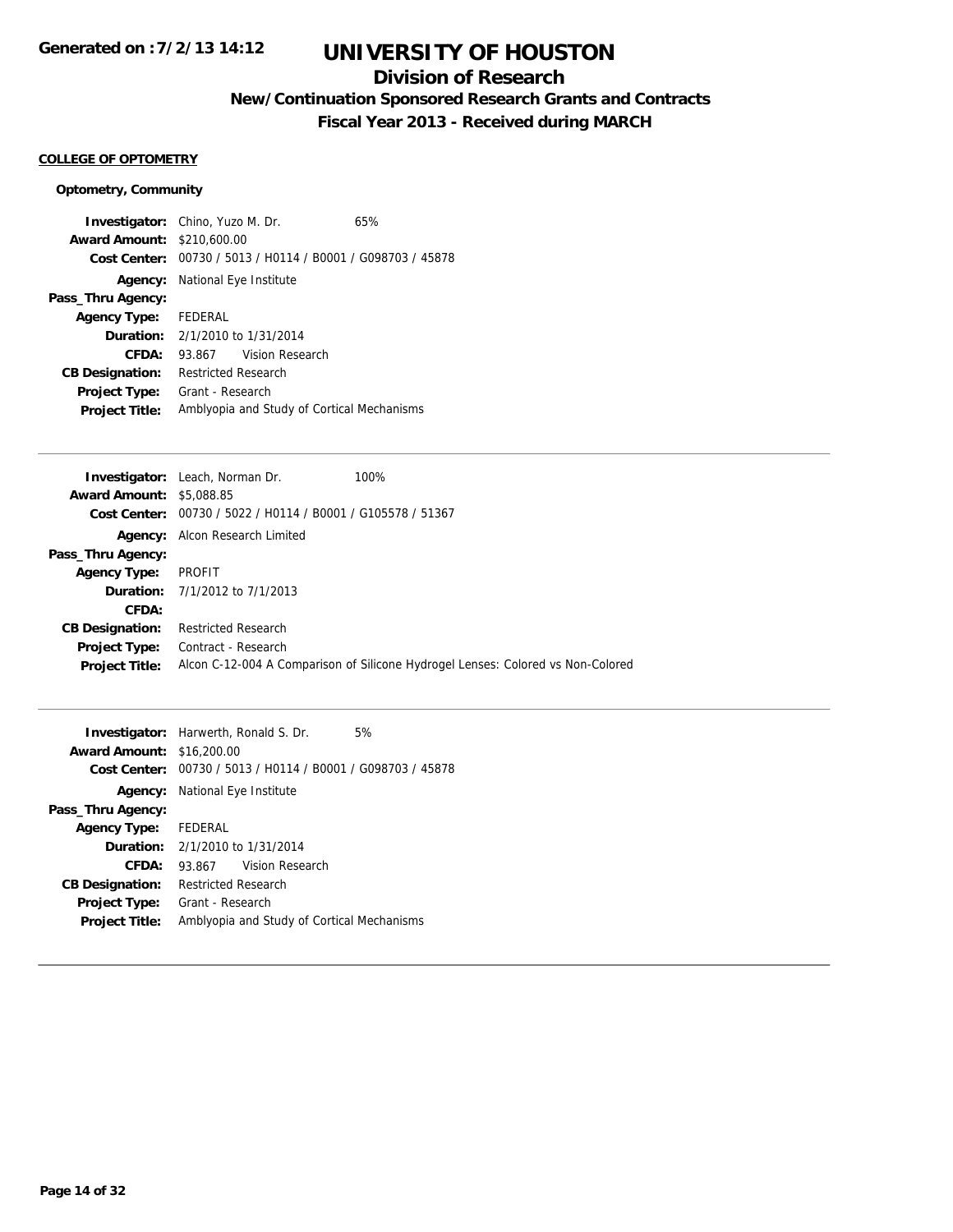## **Division of Research**

**New/Continuation Sponsored Research Grants and Contracts**

**Fiscal Year 2013 - Received during MARCH**

## **COLLEGE OF OPTOMETRY**

#### **Optometry, Community**

**Investigator:** Smith III, Earl L. Dr. 5% **Award Amount:** \$16,200.00 **Cost Center:** 00730 / 5013 / H0114 / B0001 / G098703 / 45878 **Agency:** National Eye Institute **Pass\_Thru Agency: Agency Type:** FEDERAL **Duration:** 2/1/2010 to 1/31/2014 **CFDA:** 93.867 Vision Research **CB Designation:** Restricted Research **Project Type:** Grant - Research **Project Title:** Amblyopia and Study of Cortical Mechanisms

| <b>Investigator:</b> Nichols, Jason Dr.        | 50% |
|------------------------------------------------|-----|
| <b>Award Amount:</b><br>\$80,119,00            |     |
| 00730 / 5022 / H0114 / B0001 / G106357 / 52506 |     |
| Vistakon, Inc.                                 |     |
|                                                |     |
| <b>PROFIT</b>                                  |     |
| <b>Duration:</b> 11/14/2012 to 8/6/2013        |     |
|                                                |     |
| Restricted Research                            |     |
| Grant - Research                               |     |
| Toric Eye Strain and Stability (TESS) Study    |     |
|                                                |     |

|                        | <b>Investigator:</b> Berntsen, David Dr.       | 50% |
|------------------------|------------------------------------------------|-----|
| <b>Award Amount:</b>   | \$80,119,00                                    |     |
| Cost Center:           | 00730 / 5022 / H0114 / B0001 / G106357 / 52506 |     |
|                        | Agency: Vistakon, Inc.                         |     |
| Pass_Thru Agency:      |                                                |     |
| <b>Agency Type:</b>    | <b>PROFIT</b>                                  |     |
|                        | <b>Duration:</b> 11/14/2012 to 8/6/2013        |     |
| CFDA:                  |                                                |     |
| <b>CB Designation:</b> | Restricted Research                            |     |
| <b>Project Type:</b>   | Grant - Research                               |     |
| <b>Project Title:</b>  | Toric Eye Strain and Stability (TESS) Study    |     |
|                        |                                                |     |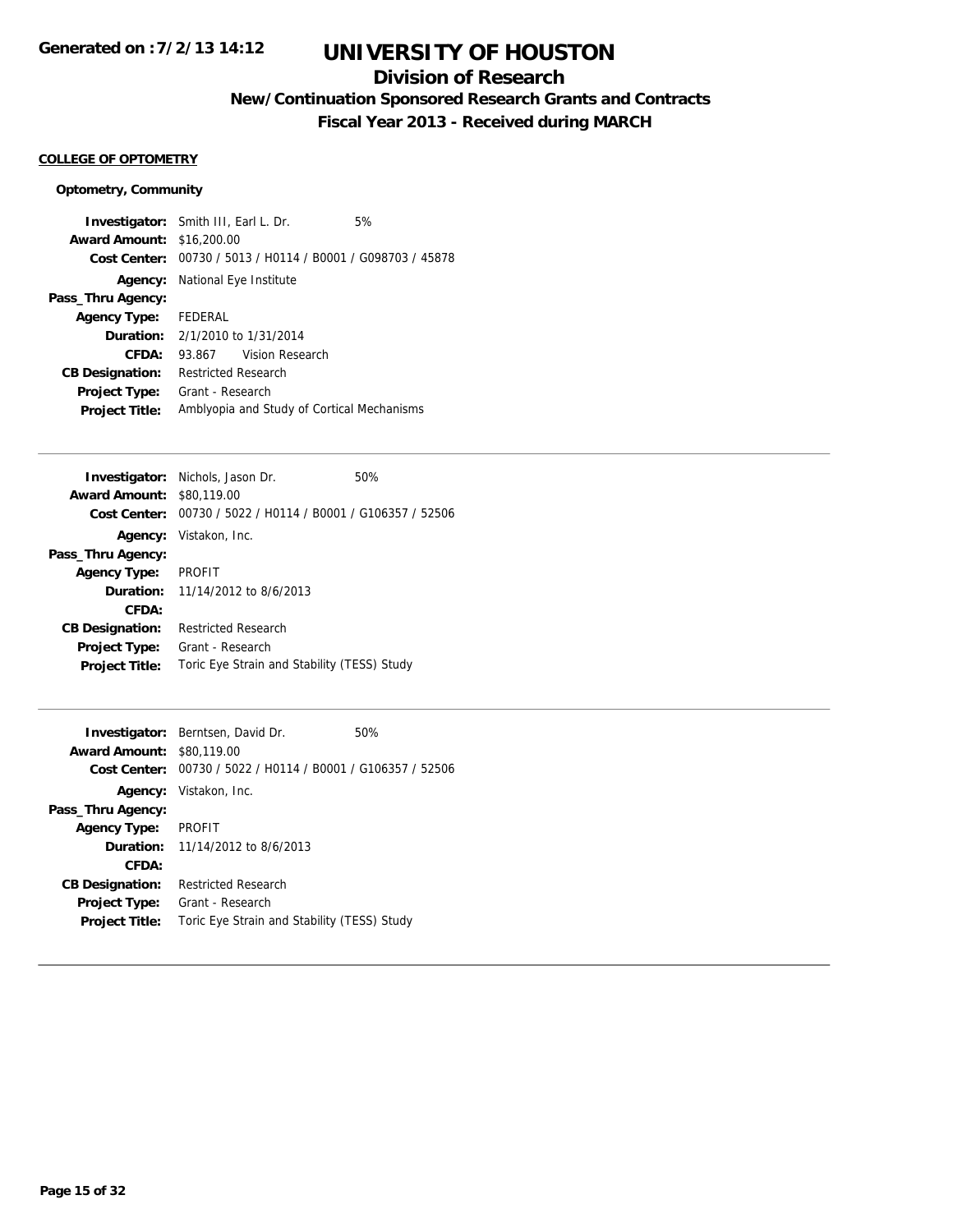## **Division of Research**

**New/Continuation Sponsored Research Grants and Contracts**

**Fiscal Year 2013 - Received during MARCH**

## **COLLEGE OF OPTOMETRY**

#### **Optometry, Community**

**Investigator:** Wensveen, Janice Dr. 25% **Award Amount:** \$81,000.00 **Cost Center:** 00730 / 5013 / H0114 / B0001 / G098703 / 45878 **Agency:** National Eye Institute **Pass\_Thru Agency: Agency Type:** FEDERAL **Duration:** 2/1/2010 to 1/31/2014 **CFDA:** 93.867 Vision Research **CB Designation:** Restricted Research **Project Type:** Grant - Research **Project Title:** Amblyopia and Study of Cortical Mechanisms

### **COLLEGE OF PHARMACY**

#### **Clinical Sciences and Administration**

|                                 | 100%<br><b>Investigator:</b> Sansgiry, Sujit Dr.                     |                                                                                                              |
|---------------------------------|----------------------------------------------------------------------|--------------------------------------------------------------------------------------------------------------|
| <b>Award Amount: \$2,500.00</b> |                                                                      |                                                                                                              |
|                                 | Cost Center: 00730 / 5021 / H0118 / B0001 / C105555 / 52684          |                                                                                                              |
|                                 | <b>Agency:</b> Texas Society of Health-System Pharmacists Foundation |                                                                                                              |
| Pass_Thru Agency:               |                                                                      |                                                                                                              |
| <b>Agency Type:</b>             | FOUNDATION                                                           |                                                                                                              |
|                                 | <b>Duration:</b> 1/23/2013 to 1/23/2014                              |                                                                                                              |
| CFDA:                           |                                                                      |                                                                                                              |
| <b>CB Designation:</b>          | <b>Restricted Research</b>                                           |                                                                                                              |
| <b>Project Type:</b>            | Grant - Research                                                     |                                                                                                              |
| <b>Project Title:</b>           | system                                                               | Inpatient Pharmacist Productivity-A Comparison of Computer Physician Order Entry (CPOE) versus a Paper-Based |

## **Pharmacological and Pharmaceutical Sciences**

|                                                             | 100%                                                                                                                                   |
|-------------------------------------------------------------|----------------------------------------------------------------------------------------------------------------------------------------|
|                                                             |                                                                                                                                        |
| Cost Center: 00730 / 5022 / H0117 / B0001 / C106189 / 52688 |                                                                                                                                        |
| Boehringer Ingelheim Pharmaceuticals, Inc.                  |                                                                                                                                        |
|                                                             |                                                                                                                                        |
| PROFIT                                                      |                                                                                                                                        |
|                                                             |                                                                                                                                        |
|                                                             |                                                                                                                                        |
| <b>Restricted Research</b>                                  |                                                                                                                                        |
|                                                             |                                                                                                                                        |
|                                                             | Characterization of B1639667 Absorption Using a Perfused Rat Intestinal Model                                                          |
|                                                             | <b>Investigator:</b> Hu, Ming Dr.<br><b>Award Amount: \$34,684.00</b><br><b>Duration:</b> 12/19/2012 to 12/19/2014<br>Grant - Research |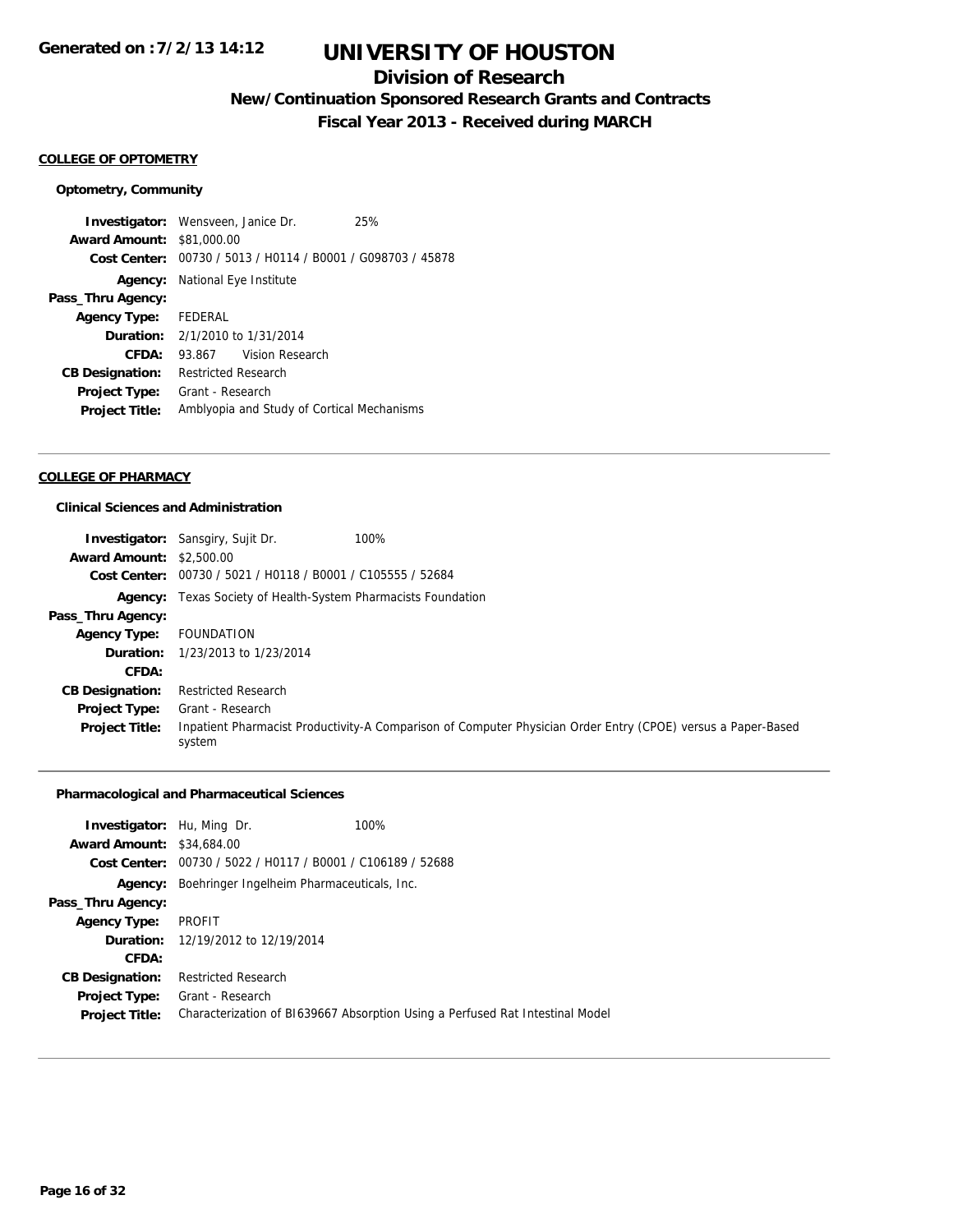## **Division of Research**

**New/Continuation Sponsored Research Grants and Contracts**

**Fiscal Year 2013 - Received during MARCH**

#### **COLLEGE OF PHARMACY**

#### **Pharmacological and Pharmaceutical Sciences**

**Investigator:** Ghose, Romi Dr. 100% **Award Amount:** \$10,000.00 **Cost Center:** 00730 / 5021 / H0117 / B0001 / C106330 / 52689 **Agency:** Northharvest Bean Growers Assoc **Pass\_Thru Agency: Agency Type:** NON PROFIT **Duration:** 12/1/2012 to 6/30/2014 **CFDA: CB Designation:** Restricted Research **Project Type:** Grant - Research Project Title: Role of dietary bean supplementation in improving fatty liver disease

#### **COLLEGE OF TECHNOLOGY**

#### **Texas Manufacturing Assistance Center**

| <b>Investigator:</b> Cline, Raymond Dr. |                                                                                                     |                                     | 100% |
|-----------------------------------------|-----------------------------------------------------------------------------------------------------|-------------------------------------|------|
| <b>Award Amount: \$203,427.00</b>       |                                                                                                     |                                     |      |
|                                         | Cost Center: 00730 / 5015 / H0281 / C0001 / G106156 / 52296                                         |                                     |      |
| Agency:                                 | University of Texas at Arlington                                                                    |                                     |      |
|                                         | <b>Pass_Thru Agency:</b> U.S. Department of Commerce-National Institute of Standards and Technology |                                     |      |
| <b>Agency Type:</b>                     | <b>FEDERAL</b>                                                                                      |                                     |      |
|                                         | <b>Duration:</b> 9/1/2012 to 8/31/2013                                                              |                                     |      |
| CFDA:                                   | 11.611                                                                                              | Manufacturing Extension Partnership |      |
| <b>CB Designation:</b>                  | Non Research                                                                                        |                                     |      |
| <b>Project Type:</b>                    |                                                                                                     | Co-Op Agreement - Public Service    |      |
| <b>Project Title:</b>                   | Texas Manufacturing Assistance Center GY18                                                          |                                     |      |

#### **CULLEN COLLEGE OF ENGINEERING**

#### **Center for Innovative Grouting Materials and Tech**

|                                  | <b>Investigator:</b> Vipulanandan, Cumaraswamy D80%               |  |  |
|----------------------------------|-------------------------------------------------------------------|--|--|
| <b>Award Amount: \$38,156.80</b> |                                                                   |  |  |
|                                  | Cost Center: 00730 / 5016 / H0069 / B0001 / G106338 / 52606       |  |  |
|                                  | <b>Agency:</b> Texas Department of Transportation                 |  |  |
| Pass_Thru Agency:                |                                                                   |  |  |
| <b>Agency Type:</b>              | STATE                                                             |  |  |
|                                  | <b>Duration:</b> 2/13/2013 to 2/14/2013                           |  |  |
| CFDA:                            |                                                                   |  |  |
| <b>CB Designation:</b>           | <b>Restricted Research</b>                                        |  |  |
| <b>Project Type:</b>             | Contract - Research                                               |  |  |
| <b>Project Title:</b>            | Estimate and Analyze Damage to Infrastructure on TxDOT Facilities |  |  |
|                                  |                                                                   |  |  |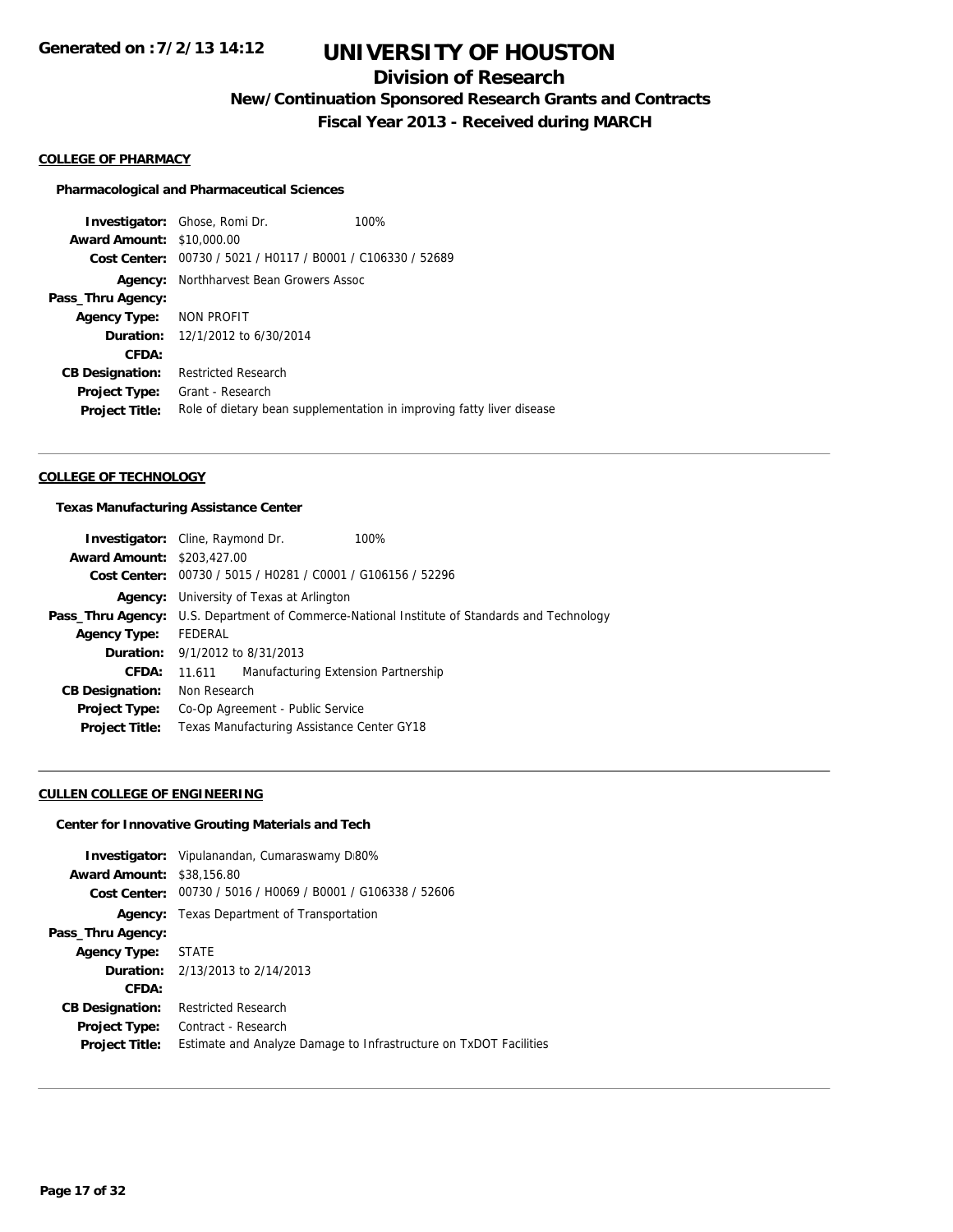## **Division of Research**

**New/Continuation Sponsored Research Grants and Contracts**

**Fiscal Year 2013 - Received during MARCH**

### **CULLEN COLLEGE OF ENGINEERING**

## **Chemical Engineering**

|                                  | 100%<br><b>Investigator:</b> Krishnamoorti, Ramanan Dr.                                |
|----------------------------------|----------------------------------------------------------------------------------------|
| <b>Award Amount: \$74,000.00</b> |                                                                                        |
|                                  | Cost Center: 00730 / 5021 / H0067 / B0001 / G103903 / 50024                            |
|                                  | <b>Agency:</b> Tulane University                                                       |
|                                  | <b>Pass_Thru Agency:</b> Consortium for Ocean Leadership (COL)                         |
| <b>Agency Type:</b>              | PROFIT                                                                                 |
|                                  | <b>Duration:</b> 10/1/2011 to 12/31/2013                                               |
| CFDA:                            |                                                                                        |
| <b>CB Designation:</b>           | <b>Restricted Research</b>                                                             |
| <b>Project Type:</b>             | Grant - Research                                                                       |
| <b>Project Title:</b>            | The Science and Technology of Dispersants as Relevant to Deep-Sea Hydrocarbon Releases |

|                                  | <b>Investigator:</b> Lee, William Dr.                       | 100%                                                                            |
|----------------------------------|-------------------------------------------------------------|---------------------------------------------------------------------------------|
| <b>Award Amount: \$40,000.00</b> |                                                             |                                                                                 |
|                                  | Cost Center: 00730 / 5022 / H0067 / B0001 / C106589 / 52659 |                                                                                 |
|                                  | <b>Agency:</b> Shell Global Solutions                       |                                                                                 |
| Pass_Thru Agency:                |                                                             |                                                                                 |
| <b>Agency Type:</b>              | PROFIT                                                      |                                                                                 |
|                                  | <b>Duration:</b> $2/8/2013$ to $12/1/2015$                  |                                                                                 |
| CFDA:                            |                                                             |                                                                                 |
| <b>CB Designation:</b>           | <b>Restricted Research</b>                                  |                                                                                 |
| Project Type:                    | Grant - Research                                            |                                                                                 |
| <b>Project Title:</b>            |                                                             | How should we Forecast Production and Estimate Reserves in Unconventional Plays |

|                                  | <b>Investigator:</b> Harold, Michael Dr.<br>100%                                                                                                                                   |
|----------------------------------|------------------------------------------------------------------------------------------------------------------------------------------------------------------------------------|
| <b>Award Amount: \$22,000.00</b> |                                                                                                                                                                                    |
|                                  | Cost Center: 00730 / 5013 / H0067 / B0100 / G106481 / 52704                                                                                                                        |
|                                  | <b>Agency:</b> National Science Foundation                                                                                                                                         |
| Pass_Thru Agency:                |                                                                                                                                                                                    |
| <b>Agency Type:</b>              | FEDERAL                                                                                                                                                                            |
|                                  | <b>Duration:</b> $3/1/2013$ to $8/31/2013$                                                                                                                                         |
| <b>CFDA:</b>                     | <b>Engineering Grants</b><br>47.041                                                                                                                                                |
| <b>CB Designation:</b>           | Non Restricted Research                                                                                                                                                            |
| <b>Project Type:</b>             | Grant - Research                                                                                                                                                                   |
| <b>Project Title:</b>            | NASCRE 3: Chemical Reaction Engineering for a Sustainable Future: Addressing New Challenges and Revisiting<br>Persistent Problems in Energy, Environmental, and Chemicals Research |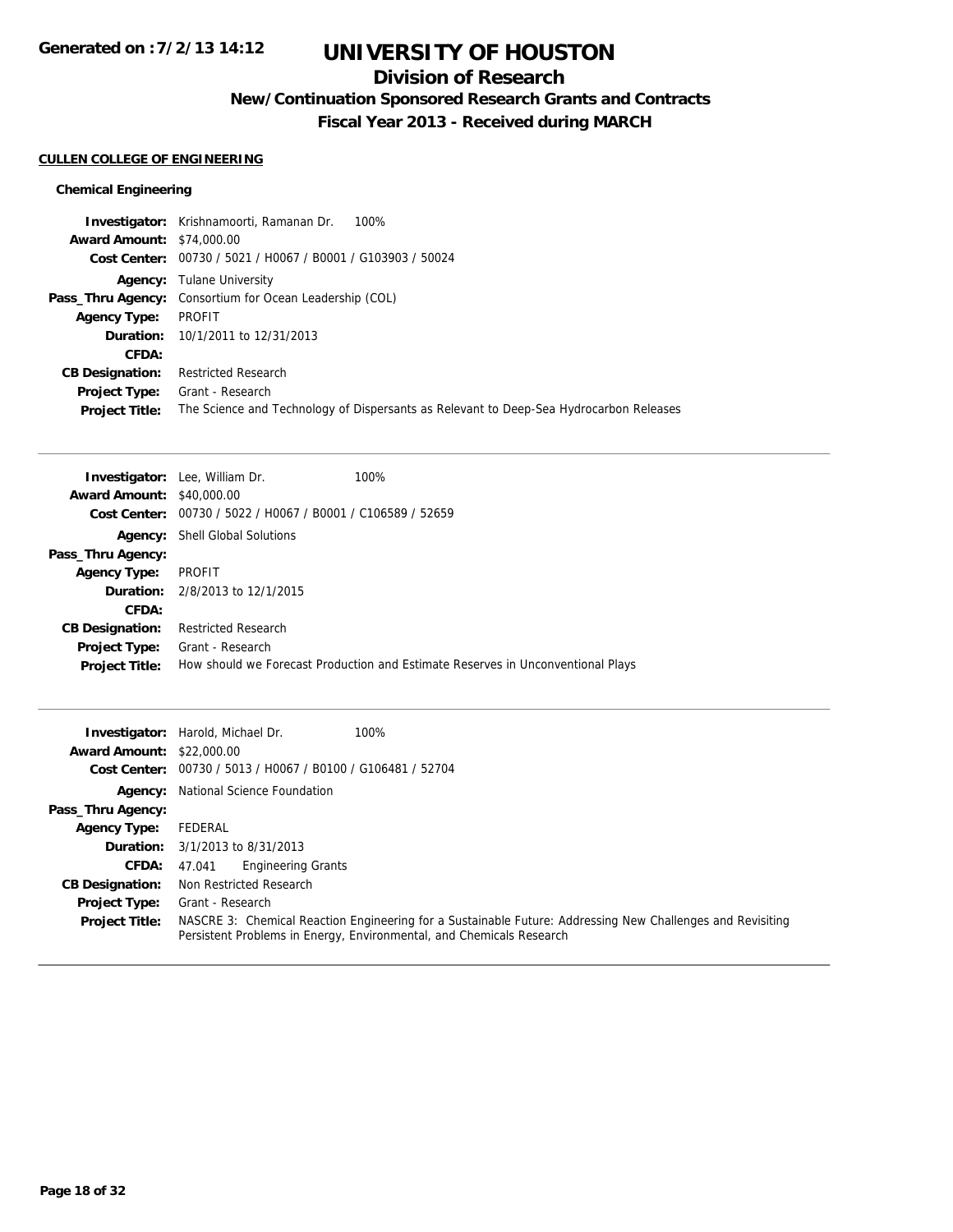## **Division of Research**

**New/Continuation Sponsored Research Grants and Contracts**

**Fiscal Year 2013 - Received during MARCH**

#### **CULLEN COLLEGE OF ENGINEERING**

#### **Chemical Engineering**

**Investigator:** Harold, Michael Dr. 100% **Award Amount:** \$6,000.00 **Cost Center:** 00730 / 5022 / H0067 / B0001 / G105068 / 51256 **Agency:** American Power Group. Inc **Pass\_Thru Agency: Agency Type:** PROFIT **Duration:** 4/1/2012 to 7/31/2013 **CFDA: CB Designation:** Restricted Research **Project Type:** Contract - Research **Project Title:** Testing of On-Road Dual Fuel Engine within Intermediate Useful Life

|                                  | <b>Investigator:</b> Rixey, William G. Dr.                  | 100%                                                                                                                   |
|----------------------------------|-------------------------------------------------------------|------------------------------------------------------------------------------------------------------------------------|
| <b>Award Amount: \$75,783.00</b> |                                                             |                                                                                                                        |
|                                  | Cost Center: 00730 / 5021 / H0068 / B0001 / G106135 / 52305 |                                                                                                                        |
|                                  | <b>Agency:</b> American Petroleum Institute                 |                                                                                                                        |
| Pass_Thru Agency:                |                                                             |                                                                                                                        |
| <b>Agency Type:</b>              | NON PROFIT                                                  |                                                                                                                        |
|                                  | <b>Duration:</b> 1/1/2013 to 12/31/2013                     |                                                                                                                        |
| CFDA:                            |                                                             |                                                                                                                        |
| <b>CB Designation:</b>           | <b>Restricted Research</b>                                  |                                                                                                                        |
| Project Type:                    | Grant - Research                                            |                                                                                                                        |
| <b>Project Title:</b>            |                                                             | Pilot-scale Aquifer Investigation of Physical/Chemical and Microbial Impacts for Various Ethanol Fuel Blends - Part II |
|                                  |                                                             |                                                                                                                        |

|                                  | <b>Investigator:</b> Rodrigues, Debora Dr.<br>100%                             |
|----------------------------------|--------------------------------------------------------------------------------|
| <b>Award Amount: \$50,000.00</b> |                                                                                |
| Cost Center:                     | 00730 / 5013 / H0068 / B0001 / G106051 / 52306                                 |
| Agency:                          | National Science Foundation                                                    |
| Pass_Thru Agency:                |                                                                                |
| <b>Agency Type:</b>              | FEDERAL                                                                        |
|                                  | <b>Duration:</b> 1/15/2013 to 12/31/2013                                       |
| CFDA:                            | <b>Engineering Grants</b><br>47.041                                            |
| <b>CB Designation:</b>           | <b>Restricted Research</b>                                                     |
| <b>Project Type:</b>             | Grant - Research                                                               |
| <b>Project Title:</b>            | Graphene-based nanocomposite filters for antibacterial and heavy metal removal |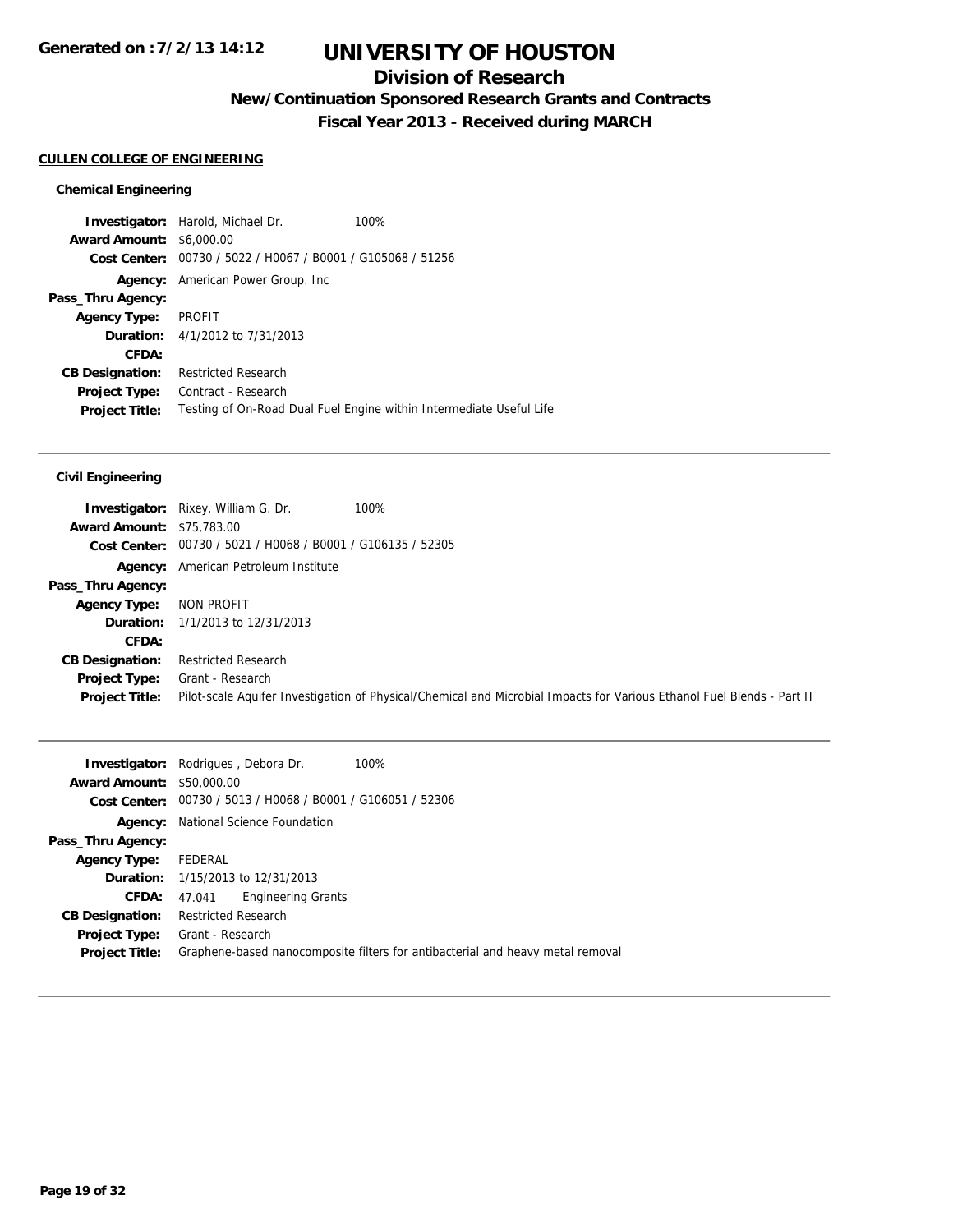## **Division of Research**

**New/Continuation Sponsored Research Grants and Contracts**

**Fiscal Year 2013 - Received during MARCH**

### **CULLEN COLLEGE OF ENGINEERING**

|                                   | 80%<br><b>Investigator:</b> Shrestha, Ramesh Dr.                                                        |
|-----------------------------------|---------------------------------------------------------------------------------------------------------|
| <b>Award Amount: \$168,000.00</b> |                                                                                                         |
|                                   | Cost Center: 00730 / 5013 / H0068 / B0001 / G106046 / 52316                                             |
|                                   | <b>Agency:</b> University of Hawaii at Hilo                                                             |
|                                   | Pass_Thru Agency: U.S. Department of Defense                                                            |
| <b>Agency Type:</b>               | FEDERAL                                                                                                 |
|                                   | <b>Duration:</b> 12/1/2012 to 11/30/2013                                                                |
| <b>CFDA:</b>                      | U.S. Geological Survey - Research and Data Acquisition<br>15.808                                        |
| <b>CB Designation:</b>            | <b>Restricted Research</b>                                                                              |
| Project Type:                     | Grant - Research                                                                                        |
| <b>Project Title:</b>             | Environmental Science to Support Sustained Use of the Ke`amuku Maneuver Area at Pohakuloa Training Area |

| 10%<br><b>Investigator:</b> Carter, William Dr.                                                         |
|---------------------------------------------------------------------------------------------------------|
| <b>Award Amount: \$21,000.00</b>                                                                        |
| Cost Center: 00730 / 5013 / H0068 / B0001 / G106046 / 52316                                             |
| <b>Agency:</b> University of Hawaii at Hilo                                                             |
| Pass_Thru Agency: U.S. Department of Defense                                                            |
| FEDERAL                                                                                                 |
| <b>Duration:</b> 12/1/2012 to 11/30/2013                                                                |
| 15.808 U.S. Geological Survey - Research and Data Acquisition                                           |
| <b>Restricted Research</b>                                                                              |
| Grant - Research                                                                                        |
| Environmental Science to Support Sustained Use of the Ke`amuku Maneuver Area at Pohakuloa Training Area |
|                                                                                                         |

| <b>Award Amount: \$5,000.00</b>               | <b>Investigator:</b> Gencturk, Bora Dr.<br>Cost Center: 00730 / 5022 / H0068 / B0001 / C105964 / 52367 | 100%                                                                           |
|-----------------------------------------------|--------------------------------------------------------------------------------------------------------|--------------------------------------------------------------------------------|
| Agency:                                       | NCI Group, Inc.                                                                                        |                                                                                |
| Pass_Thru Agency:                             |                                                                                                        |                                                                                |
| <b>Agency Type:</b>                           | PROFIT                                                                                                 |                                                                                |
|                                               | <b>Duration:</b> 2/1/2013 to 1/31/2014                                                                 |                                                                                |
| CFDA:                                         |                                                                                                        |                                                                                |
| <b>CB Designation:</b>                        | <b>Restricted Research</b>                                                                             |                                                                                |
| <b>Project Type:</b><br><b>Project Title:</b> | Grant - Research                                                                                       | Testing of Column Base Plate Connections for Serviceability and Ultimate Loads |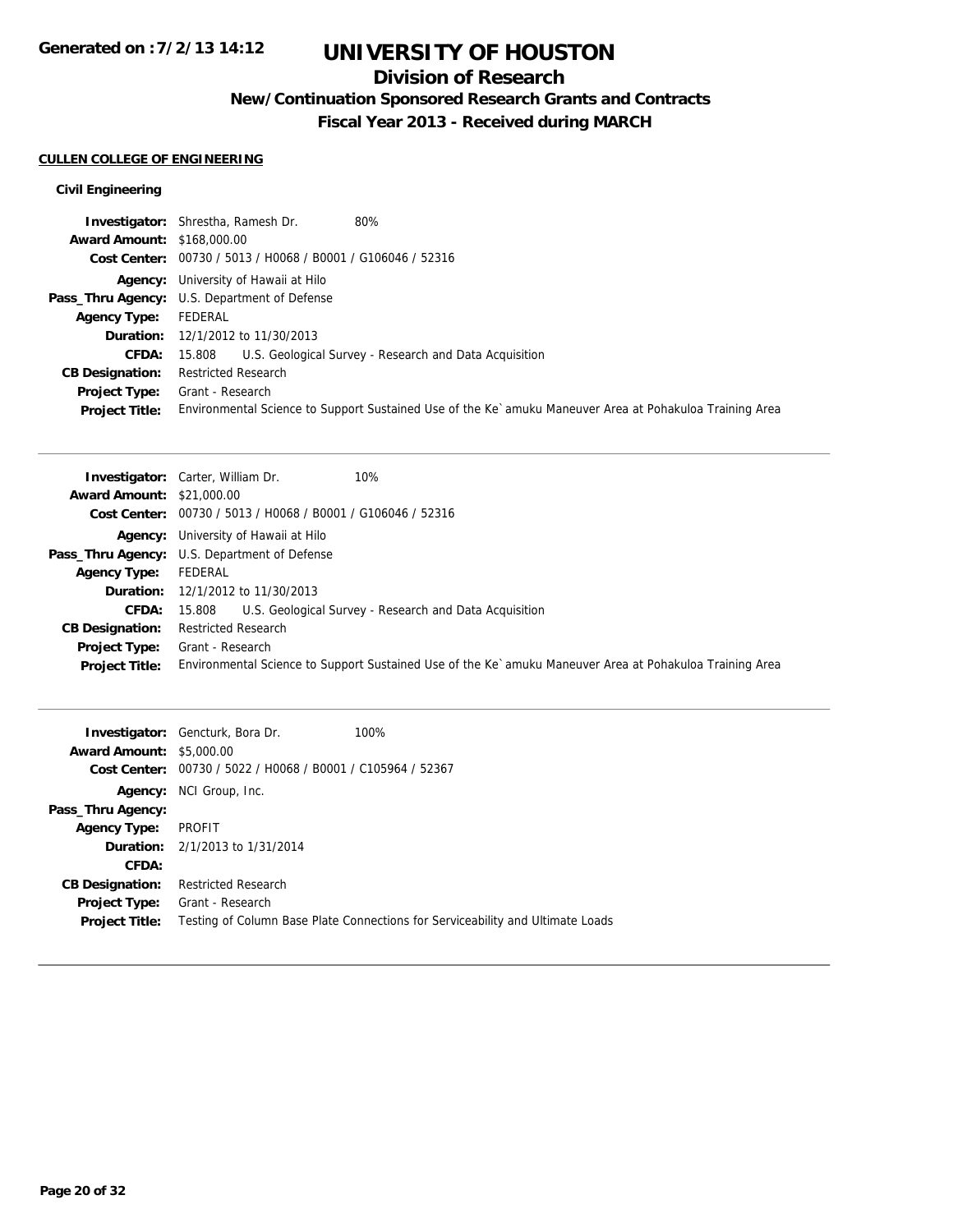## **Division of Research**

**New/Continuation Sponsored Research Grants and Contracts**

**Fiscal Year 2013 - Received during MARCH**

## **CULLEN COLLEGE OF ENGINEERING**

|                                  | <b>Investigator:</b> Glennie, Craig Dr.                     | 20% |  |
|----------------------------------|-------------------------------------------------------------|-----|--|
| <b>Award Amount: \$28,000.00</b> |                                                             |     |  |
|                                  | Cost Center: 00730 / 5013 / H0109 / B0001 / G105642 / 52779 |     |  |
|                                  | <b>Agency:</b> National Science Foundation                  |     |  |
| Pass_Thru Agency:                |                                                             |     |  |
| <b>Agency Type:</b> FEDERAL      |                                                             |     |  |
|                                  | <b>Duration:</b> 4/1/2013 to 3/31/2014                      |     |  |
| CFDA:                            | Geosciences<br>47.050                                       |     |  |
| <b>CB Designation:</b>           | <b>Restricted Research</b>                                  |     |  |
| <b>Project Type:</b>             | Grant - Research                                            |     |  |
| <b>Project Title:</b>            | ACOUISITION OF A HYPERSPECTRAL CAMERA                       |     |  |
|                                  |                                                             |     |  |

|                                  | 100%<br><b>Investigator:</b> Strom, Kyle Dr.                                                           |
|----------------------------------|--------------------------------------------------------------------------------------------------------|
| <b>Award Amount: \$45,000.00</b> |                                                                                                        |
|                                  | Cost Center: 00730 / 5016 / H0068 / B0001 / C106494 / 52727                                            |
|                                  | <b>Agency:</b> Texas Water Development Board                                                           |
| Pass_Thru Agency:                |                                                                                                        |
| <b>Agency Type:</b>              | STATE                                                                                                  |
| <b>Duration:</b>                 | 5/1/2013 to 12/31/2014                                                                                 |
| CFDA:                            |                                                                                                        |
| <b>CB Designation:</b>           | <b>Restricted Research</b>                                                                             |
| <b>Project Type:</b>             | Contract - Research                                                                                    |
| <b>Project Title:</b>            | Sediment Sampling, Characterization, and Analysis on the Guadalupe River in the Coastal Plain of Texas |
|                                  |                                                                                                        |

| <b>Award Amount: \$216,177.00</b><br>Cost Center: 00730 / 5021 / H0068 / B0001 / C106388 / 52739<br><b>Agency:</b> University of Central Florida<br>Alphawood Foundation Chicago<br>Pass_Thru Agency:<br><b>FOUNDATION</b><br><b>Agency Type:</b><br><b>Duration:</b> 12/15/2012 to 12/15/2013<br>CFDA:<br><b>Restricted Research</b><br><b>CB Designation:</b><br>Grant - Research<br><b>Project Type:</b> |                       | <b>Investigator:</b> Shrestha, Ramesh Dr.       | 60% |  |
|-------------------------------------------------------------------------------------------------------------------------------------------------------------------------------------------------------------------------------------------------------------------------------------------------------------------------------------------------------------------------------------------------------------|-----------------------|-------------------------------------------------|-----|--|
|                                                                                                                                                                                                                                                                                                                                                                                                             |                       |                                                 |     |  |
|                                                                                                                                                                                                                                                                                                                                                                                                             |                       |                                                 |     |  |
|                                                                                                                                                                                                                                                                                                                                                                                                             |                       |                                                 |     |  |
|                                                                                                                                                                                                                                                                                                                                                                                                             |                       |                                                 |     |  |
|                                                                                                                                                                                                                                                                                                                                                                                                             |                       |                                                 |     |  |
|                                                                                                                                                                                                                                                                                                                                                                                                             |                       |                                                 |     |  |
|                                                                                                                                                                                                                                                                                                                                                                                                             |                       |                                                 |     |  |
|                                                                                                                                                                                                                                                                                                                                                                                                             |                       |                                                 |     |  |
|                                                                                                                                                                                                                                                                                                                                                                                                             |                       |                                                 |     |  |
|                                                                                                                                                                                                                                                                                                                                                                                                             | <b>Project Title:</b> | LIDAR Mapping for Archeological Study in Belize |     |  |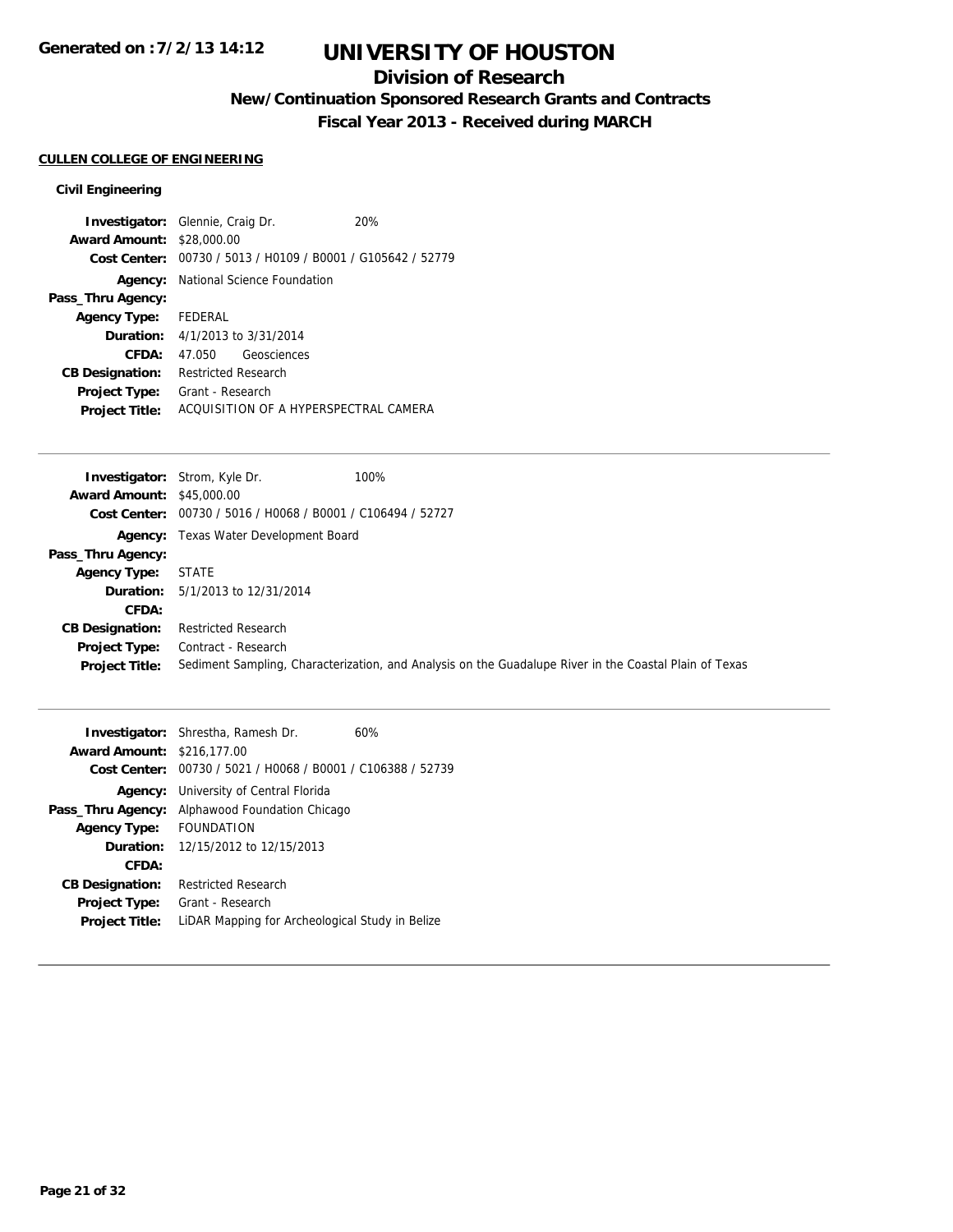## **Division of Research**

**New/Continuation Sponsored Research Grants and Contracts**

**Fiscal Year 2013 - Received during MARCH**

## **CULLEN COLLEGE OF ENGINEERING**

|                                  | <b>Investigator:</b> Glennie, Craig Dr.                     | 10% |  |
|----------------------------------|-------------------------------------------------------------|-----|--|
| <b>Award Amount: \$36,029.50</b> |                                                             |     |  |
|                                  | Cost Center: 00730 / 5021 / H0068 / B0001 / C106388 / 52739 |     |  |
|                                  | <b>Agency:</b> University of Central Florida                |     |  |
| Pass_Thru Agency:                | Alphawood Foundation Chicago                                |     |  |
| <b>Agency Type:</b>              | <b>FOUNDATION</b>                                           |     |  |
|                                  | <b>Duration:</b> 12/15/2012 to 12/15/2013                   |     |  |
| CFDA:                            |                                                             |     |  |
| <b>CB Designation:</b>           | <b>Restricted Research</b>                                  |     |  |
| <b>Project Type:</b>             | Grant - Research                                            |     |  |
| <b>Project Title:</b>            | LIDAR Mapping for Archeological Study in Belize             |     |  |

|                        | <b>Investigator:</b> Carter, William Dr.                    | 30% |
|------------------------|-------------------------------------------------------------|-----|
| <b>Award Amount:</b>   | \$108,088.50                                                |     |
|                        | Cost Center: 00730 / 5021 / H0068 / B0001 / C106388 / 52739 |     |
|                        | <b>Agency:</b> University of Central Florida                |     |
| Pass_Thru Agency:      | Alphawood Foundation Chicago                                |     |
| <b>Agency Type:</b>    | <b>FOUNDATION</b>                                           |     |
| Duration:              | 12/15/2012 to 12/15/2013                                    |     |
| CFDA:                  |                                                             |     |
| <b>CB Designation:</b> | Restricted Research                                         |     |
| Project Type:          | Grant - Research                                            |     |
| <b>Project Title:</b>  | LIDAR Mapping for Archeological Study in Belize             |     |
|                        |                                                             |     |

| <b>Investigator:</b> Rixey, William G. Dr.                  | 100%                                                           |
|-------------------------------------------------------------|----------------------------------------------------------------|
| <b>Award Amount: \$14,625,00</b>                            |                                                                |
| Cost Center: 00730 / 5021 / H0068 / B0001 / G104877 / 52674 |                                                                |
| <b>Agency:</b> Arizona State University                     |                                                                |
| <b>Pass_Thru Agency:</b> Chevron Energy Technology Company  |                                                                |
| <b>PROFIT</b>                                               |                                                                |
| <b>Duration:</b> $10/15/2012$ to $6/30/2013$                |                                                                |
|                                                             |                                                                |
| <b>Restricted Research</b>                                  |                                                                |
| Grant - Research                                            |                                                                |
|                                                             | In Situ Remediation of heavy Hydrocarbons in Vadose Zone Soils |
|                                                             |                                                                |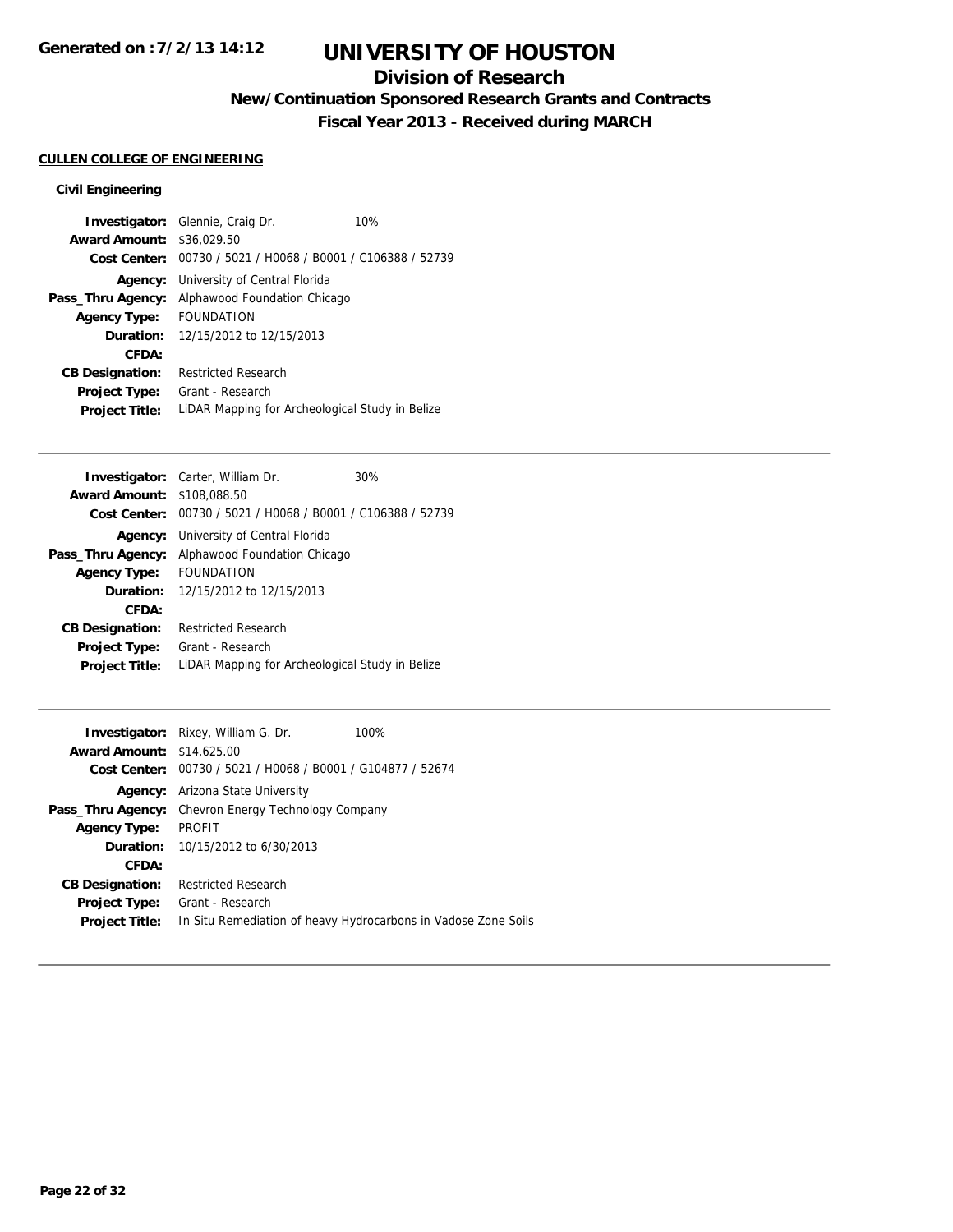## **Division of Research**

**New/Continuation Sponsored Research Grants and Contracts**

**Fiscal Year 2013 - Received during MARCH**

## **CULLEN COLLEGE OF ENGINEERING**

## **Electrical & Computer Engineering**

|                                  | <b>Investigator:</b> Contreras-Vidal, Jose Dr. |                           | 100%                                                                           |
|----------------------------------|------------------------------------------------|---------------------------|--------------------------------------------------------------------------------|
| <b>Award Amount: \$18,152.00</b> |                                                |                           |                                                                                |
|                                  |                                                |                           | Cost Center: 00730 / 5013 / H0070 / B0100 / G106064 / 52280                    |
| Agency:                          | National Science Foundation                    |                           |                                                                                |
| Pass_Thru Agency:                |                                                |                           |                                                                                |
| <b>Agency Type:</b>              | FEDERAL                                        |                           |                                                                                |
|                                  | <b>Duration:</b> 12/1/2012 to 12/31/2013       |                           |                                                                                |
| <b>CFDA:</b>                     | 47.041                                         | <b>Engineering Grants</b> |                                                                                |
| <b>CB Designation:</b>           | Non Restricted Research                        |                           |                                                                                |
| <b>Project Type:</b>             | Grant - Research                               |                           |                                                                                |
| <b>Project Title:</b>            |                                                |                           | 2013 International Workshop on Clinical Brain-Neural Machine Interface Systems |
|                                  |                                                |                           |                                                                                |

| Investigator: Prasad, Saurabh Dr.<br>10%                                                                |
|---------------------------------------------------------------------------------------------------------|
| <b>Award Amount: \$21,000.00</b>                                                                        |
| Cost Center: 00730 / 5013 / H0068 / B0001 / G106046 / 52316                                             |
| <b>Agency:</b> University of Hawaii at Hilo                                                             |
| <b>Pass_Thru Agency:</b> U.S. Department of Defense                                                     |
| FEDERAL                                                                                                 |
| <b>Duration:</b> 12/1/2012 to 11/30/2013                                                                |
| U.S. Geological Survey - Research and Data Acquisition<br>15.808                                        |
| <b>Restricted Research</b>                                                                              |
| Grant - Research                                                                                        |
| Environmental Science to Support Sustained Use of the Ke`amuku Maneuver Area at Pohakuloa Training Area |
|                                                                                                         |

|                                 | 10%<br><b>Investigator:</b> Wosik, Jarek Dr.                                                                                 |
|---------------------------------|------------------------------------------------------------------------------------------------------------------------------|
| <b>Award Amount: \$2,939.90</b> |                                                                                                                              |
|                                 | Cost Center: 00730 / 5016 / H0452 / B0001 / G106574 / 52643                                                                  |
|                                 | <b>Agency:</b> Methodist Hospital Research Institute                                                                         |
|                                 | <b>Pass_Thru Agency:</b> Cancer Prevention and Research Institute of Texas                                                   |
| <b>Agency Type:</b>             | <b>STATE</b>                                                                                                                 |
|                                 | <b>Duration:</b> 12/1/2012 to 11/30/2013                                                                                     |
| CFDA:                           |                                                                                                                              |
| <b>CB Designation:</b>          | <b>Restricted Research</b>                                                                                                   |
| <b>Project Type:</b>            | Grant - Research                                                                                                             |
| <b>Project Title:</b>           | Magnetic Characterization of the Nanoconstructs and Development of the Device for Magnetic Guiding and Localized<br>Ablation |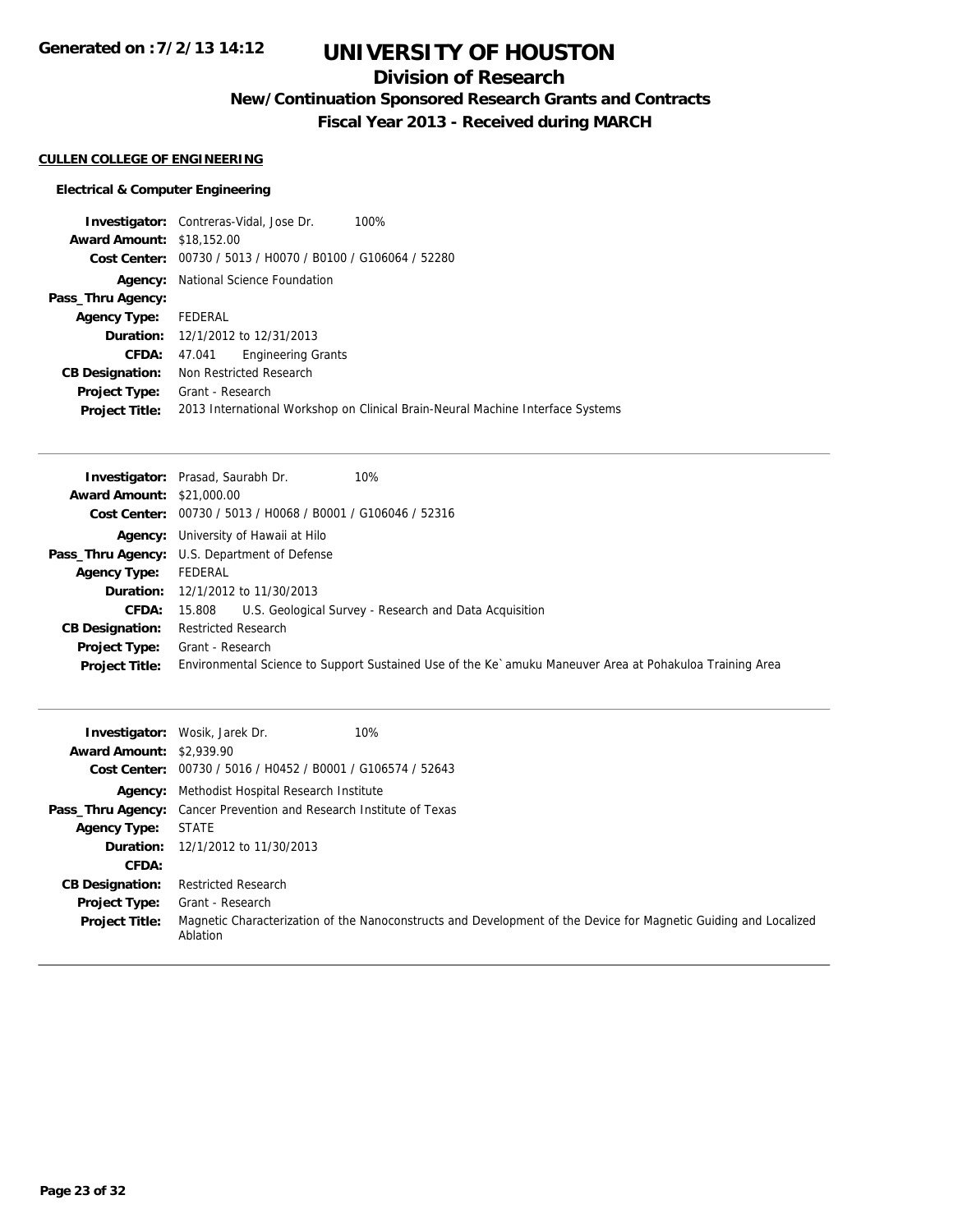## **Division of Research**

**New/Continuation Sponsored Research Grants and Contracts**

**Fiscal Year 2013 - Received during MARCH**

#### **CULLEN COLLEGE OF ENGINEERING**

## **Electrical & Computer Engineering**

|                                 | <b>Investigator:</b> Wosik, Jarek Dr.<br>10%                                                                                 |
|---------------------------------|------------------------------------------------------------------------------------------------------------------------------|
| <b>Award Amount: \$3,375.90</b> |                                                                                                                              |
|                                 | Cost Center: 00730 / 5016 / H0452 / B0001 / G106572 / 52642                                                                  |
|                                 | <b>Agency:</b> Methodist Hospital Research Institute                                                                         |
|                                 | <b>Pass_Thru Agency:</b> Cancer Prevention and Research Institute of Texas                                                   |
| <b>Agency Type:</b>             | <b>STATE</b>                                                                                                                 |
|                                 | <b>Duration:</b> 12/1/2012 to 11/30/2013                                                                                     |
| CFDA:                           |                                                                                                                              |
| <b>CB Designation:</b>          | <b>Restricted Research</b>                                                                                                   |
| <b>Project Type:</b>            | Grant - Research                                                                                                             |
| <b>Project Title:</b>           | Magnetic Characterization of the Nanoconstructs and Development of the Device for Magnetic Guiding and Localized<br>Ablation |

| <b>Investigator:</b> Chen, Ji Dr. |                                                             | 100% |
|-----------------------------------|-------------------------------------------------------------|------|
| <b>Award Amount: \$70,000.00</b>  |                                                             |      |
|                                   | Cost Center: 00730 / 5022 / H0070 / B0001 / G096630 / 42373 |      |
|                                   | <b>Agency:</b> St. Jude Medical Cardiac Rhythm Management   |      |
| Pass_Thru Agency:                 |                                                             |      |
| <b>Agency Type:</b>               | <b>PROFIT</b>                                               |      |
|                                   | <b>Duration:</b> $1/1/2008$ to $6/30/2013$                  |      |
| CFDA:                             |                                                             |      |
| <b>CB Designation:</b>            | <b>Restricted Research</b>                                  |      |
| <b>Project Type:</b>              | Grant - Research                                            |      |
| <b>Project Title:</b>             | NUMERICAL MODELING STUDY                                    |      |
|                                   |                                                             |      |

## **Mechanical Engineering**

|                                   | <b>Investigator:</b> Franchek, Matthew Dr.                  | 50%                                                                 |
|-----------------------------------|-------------------------------------------------------------|---------------------------------------------------------------------|
| <b>Award Amount: \$101,250.00</b> |                                                             |                                                                     |
|                                   | Cost Center: 00730 / 5022 / H0073 / B0001 / C105780 / 52026 |                                                                     |
| Agency:                           | National Oilwell Varco, L.P.                                |                                                                     |
| Pass_Thru Agency:                 |                                                             |                                                                     |
| <b>Agency Type:</b>               | PROFIT                                                      |                                                                     |
|                                   | <b>Duration:</b> 8/15/2012 to 8/31/2014                     |                                                                     |
| CFDA:                             |                                                             |                                                                     |
| <b>CB Designation:</b>            | <b>Restricted Research</b>                                  |                                                                     |
| <b>Project Type:</b>              | Grant - Research                                            |                                                                     |
| <b>Project Title:</b>             |                                                             | Erosion Analysis of Ram BOPs and Annulars in Operating Environments |
|                                   |                                                             |                                                                     |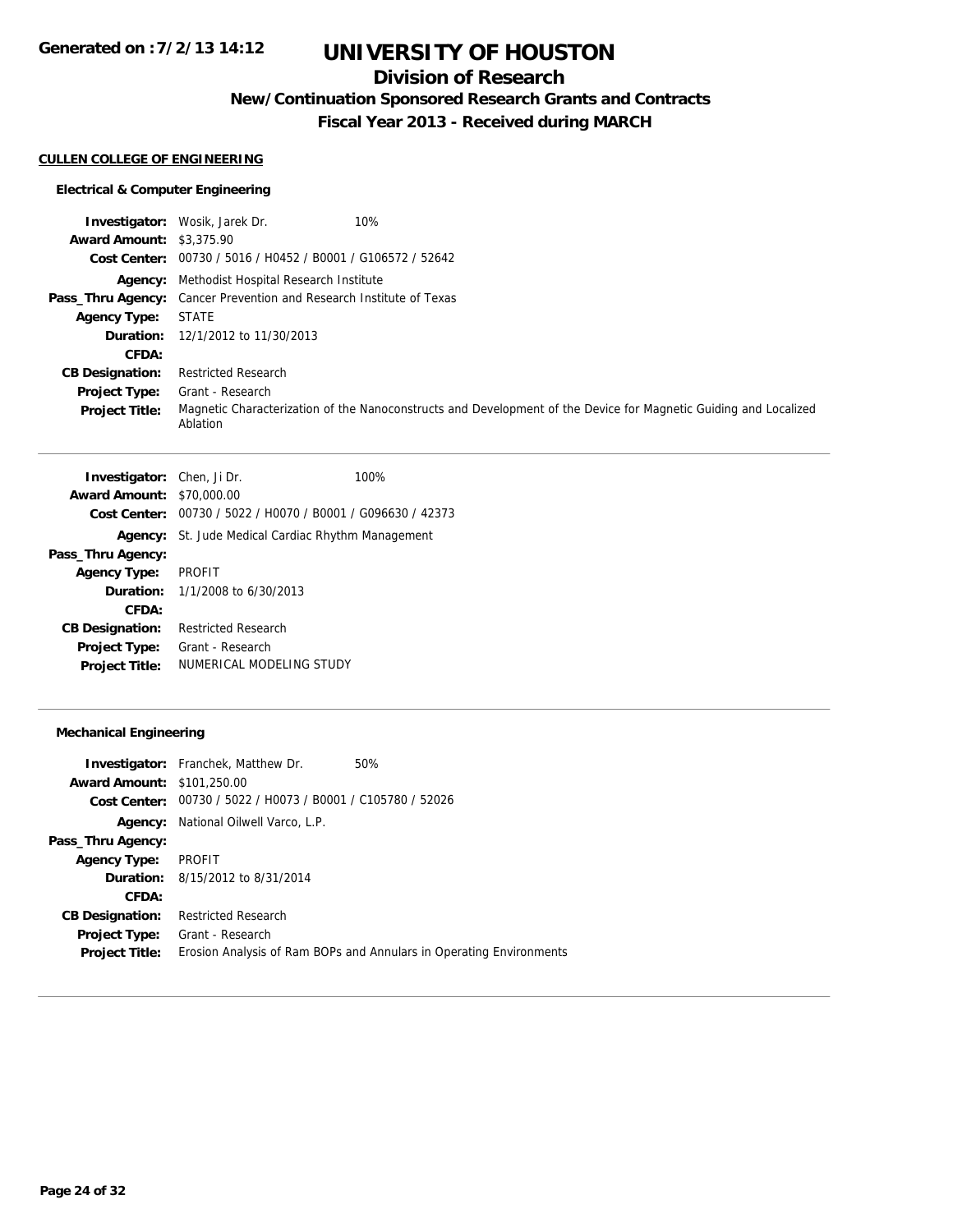## **Division of Research**

**New/Continuation Sponsored Research Grants and Contracts**

**Fiscal Year 2013 - Received during MARCH**

### **CULLEN COLLEGE OF ENGINEERING**

#### **Mechanical Engineering**

**Investigator:** Metcalfe, Ralph W. Dr. 50% **Award Amount:** \$101,250.00 **Cost Center:** 00730 / 5022 / H0073 / B0001 / C105780 / 52026 **Agency:** National Oilwell Varco, L.P. **Pass\_Thru Agency: Agency Type:** PROFIT **Duration:** 8/15/2012 to 8/31/2014 **CFDA: CB Designation:** Restricted Research **Project Type:** Grant - Research **Project Title:** Erosion Analysis of Ram BOPs and Annulars in Operating Environments

#### **Texas Hurricane Center for Innovative Technology**

|                                 | <b>Investigator:</b> Vipulanandan, Cumaraswamy D20%               |
|---------------------------------|-------------------------------------------------------------------|
| <b>Award Amount: \$9,539.20</b> |                                                                   |
|                                 | Cost Center: 00730 / 5016 / H0069 / B0001 / G106338 / 52606       |
| Agency:                         | Texas Department of Transportation                                |
| Pass_Thru Agency:               |                                                                   |
| <b>Agency Type:</b>             | STATE                                                             |
|                                 | <b>Duration:</b> $2/13/2013$ to $2/14/2013$                       |
| CFDA:                           |                                                                   |
| <b>CB Designation:</b>          | <b>Restricted Research</b>                                        |
| <b>Project Type:</b>            | Contract - Research                                               |
| <b>Project Title:</b>           | Estimate and Analyze Damage to Infrastructure on TxDOT Facilities |
|                                 |                                                                   |

#### **DIVISION OF RESEARCH**

#### **Center for Biomedical & Environmental Genomics**

|                                 | 10%<br><b>Investigator:</b> Fox, George E. Dr.                                                             |
|---------------------------------|------------------------------------------------------------------------------------------------------------|
| <b>Award Amount: \$6,000.00</b> |                                                                                                            |
|                                 | Cost Center: 00730 / 5013 / H0104 / B0001 / G101662 / 47058                                                |
| Agency:                         | Georgia Institute of Technology                                                                            |
|                                 | <b>Pass_Thru Agency:</b> NASA - National Aeronautics and Space Administration - Headquarters (Wash., D.C.) |
| <b>Agency Type:</b>             | FEDERAL                                                                                                    |
|                                 | <b>Duration:</b> 5/1/2010 to 1/31/2014                                                                     |
| CFDA:                           | National Aeronautics and Space Administration<br>43.000                                                    |
| <b>CB Designation:</b>          | <b>Restricted Research</b>                                                                                 |
| <b>Project Type:</b>            | Grant - Research                                                                                           |
| <b>Project Title:</b>           | Evolutionary history of the cellular translation machinery                                                 |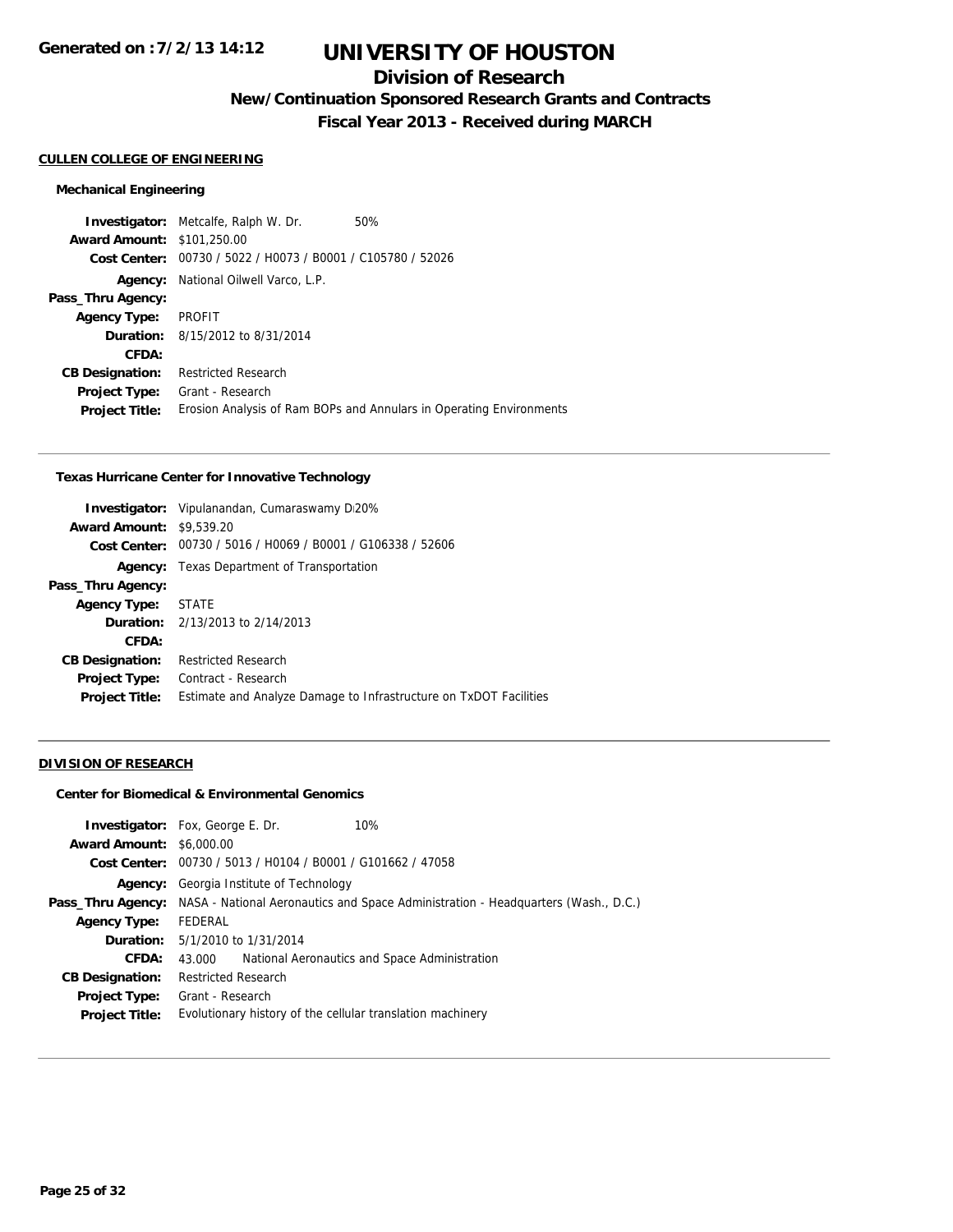## **Division of Research**

**New/Continuation Sponsored Research Grants and Contracts**

**Fiscal Year 2013 - Received during MARCH**

#### **DIVISION OF RESEARCH**

### **Houston Coastal Center**

**Investigator:** Pennings, Steve Dr. 50% **Award Amount:** \$21,672.00 **Cost Center:** 00730 / 5015 / H0104 / B0001 / G103682 / 50335 **Agency:** Texas A&M University Pass\_Thru Agency: U.S. Department of Commerce - National Oceanic and Atmospheric Administration **Agency Type:** FEDERAL **Duration:** 2/1/2012 to 4/30/2014 **CFDA:** 11.417 Sea Grant Support **CB Designation:** Restricted Research **Project Type:** Grant - Research **Project Title:** Mangroves invading Texas salt marshes: does it matter?

#### **Institute for Space Systems Operations**

|                                 | <b>Investigator:</b> Fox, George E. Dr.                     | 10%                                                                                                 |
|---------------------------------|-------------------------------------------------------------|-----------------------------------------------------------------------------------------------------|
| <b>Award Amount: \$6,000.00</b> |                                                             |                                                                                                     |
|                                 | Cost Center: 00730 / 5013 / H0104 / B0001 / G101662 / 47058 |                                                                                                     |
|                                 | <b>Agency:</b> Georgia Institute of Technology              |                                                                                                     |
|                                 |                                                             | Pass_Thru Agency: NASA - National Aeronautics and Space Administration - Headquarters (Wash., D.C.) |
| <b>Agency Type:</b>             | FEDERAL                                                     |                                                                                                     |
|                                 | <b>Duration:</b> 5/1/2010 to 1/31/2014                      |                                                                                                     |
| CFDA:                           | 43.000                                                      | National Aeronautics and Space Administration                                                       |
| <b>CB Designation:</b>          | <b>Restricted Research</b>                                  |                                                                                                     |
|                                 | <b>Project Type:</b> Grant - Research                       |                                                                                                     |
| <b>Project Title:</b>           | Evolutionary history of the cellular translation machinery  |                                                                                                     |
|                                 |                                                             |                                                                                                     |

#### **Office of Contracts and Grants**

|                                   | <b>Investigator:</b> Rymer, Beverly Ms.                      | 100% |
|-----------------------------------|--------------------------------------------------------------|------|
| <b>Award Amount: \$156,423.47</b> |                                                              |      |
| Cost Center:                      | 00730 / 5021 / H0282 / B0001 / G098682 / 44475               |      |
|                                   | <b>Agency:</b> The Welch Foundation                          |      |
| Pass_Thru Agency:                 |                                                              |      |
| Agency Type: FOUNDATION           |                                                              |      |
|                                   | <b>Duration:</b> $6/1/2009$ to $5/31/2015$                   |      |
| CFDA:                             |                                                              |      |
| <b>CB Designation:</b>            | <b>Restricted Research</b>                                   |      |
| <b>Project Type:</b>              | Grant - Research                                             |      |
| <b>Project Title:</b>             | Welch Professional Endowment (Interest Bearing Control Acct) |      |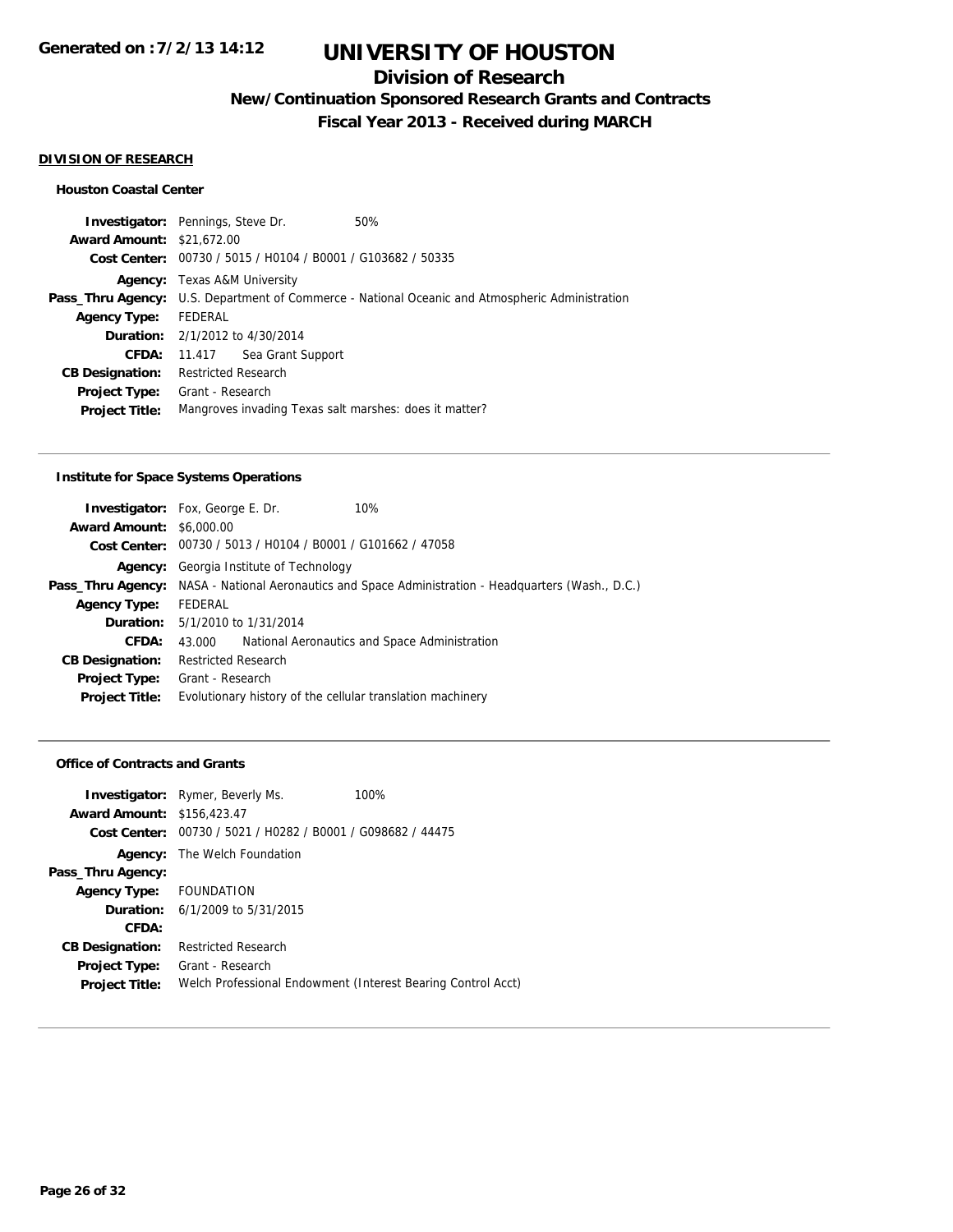## **Division of Research**

**New/Continuation Sponsored Research Grants and Contracts**

**Fiscal Year 2013 - Received during MARCH**

### **DIVISION OF RESEARCH**

### **Office of Contracts and Grants**

**Investigator:** Rymer, Beverly Ms. 100% **Award Amount:** \$61,616.95 **Cost Center:** 00730 / 5021 / H0282 / B0001 / G098679 / 44478 **Agency:** The Welch Foundation **Pass\_Thru Agency: Agency Type:** FOUNDATION **Duration:** 6/1/2009 to 5/31/2015 **CFDA: CB Designation:** Restricted Research **Project Type:** Grant - Research **Project Title:** Welch Professional Endowment in Chemistry (Interest Bearing Control Acct)

|                                   | <b>Investigator:</b> Rymer, Beverly Ms.<br>100%                                              |
|-----------------------------------|----------------------------------------------------------------------------------------------|
| <b>Award Amount: \$202,095.73</b> |                                                                                              |
|                                   | <b>Cost Center:</b> $00730 / 5022 / 10239 / 80001 / 6003016 / 15358$                         |
|                                   | <b>Agency:</b> The Welch Foundation                                                          |
| Pass_Thru Agency:                 |                                                                                              |
| <b>Agency Type:</b>               | FOUNDATION                                                                                   |
|                                   | <b>Duration:</b> 6/1/1994 to 8/31/2014                                                       |
| CFDA:                             | Non-Federal activity<br>DELETE                                                               |
| <b>CB Designation:</b>            | <b>Restricted Research</b>                                                                   |
| <b>Project Type:</b>              | Grant - Research                                                                             |
| <b>Project Title:</b>             | Welch Professor Endowment in Chemistry and Related Sciences Interest Bearing Control Account |

### **TcSUH**

|                                  | <b>Investigator:</b> Brazdeikis, Audrius Prof.<br>42%                                                                        |
|----------------------------------|------------------------------------------------------------------------------------------------------------------------------|
| <b>Award Amount: \$12,347.58</b> |                                                                                                                              |
|                                  | Cost Center: 00730 / 5016 / H0452 / B0001 / G106574 / 52643                                                                  |
|                                  | <b>Agency:</b> Methodist Hospital Research Institute                                                                         |
|                                  | <b>Pass_Thru Agency:</b> Cancer Prevention and Research Institute of Texas                                                   |
| <b>Agency Type:</b>              | <b>STATE</b>                                                                                                                 |
|                                  | <b>Duration:</b> 12/1/2012 to 11/30/2013                                                                                     |
| CFDA:                            |                                                                                                                              |
| <b>CB Designation:</b>           | <b>Restricted Research</b>                                                                                                   |
| <b>Project Type:</b>             | Grant - Research                                                                                                             |
| <b>Project Title:</b>            | Magnetic Characterization of the Nanoconstructs and Development of the Device for Magnetic Guiding and Localized<br>Ablation |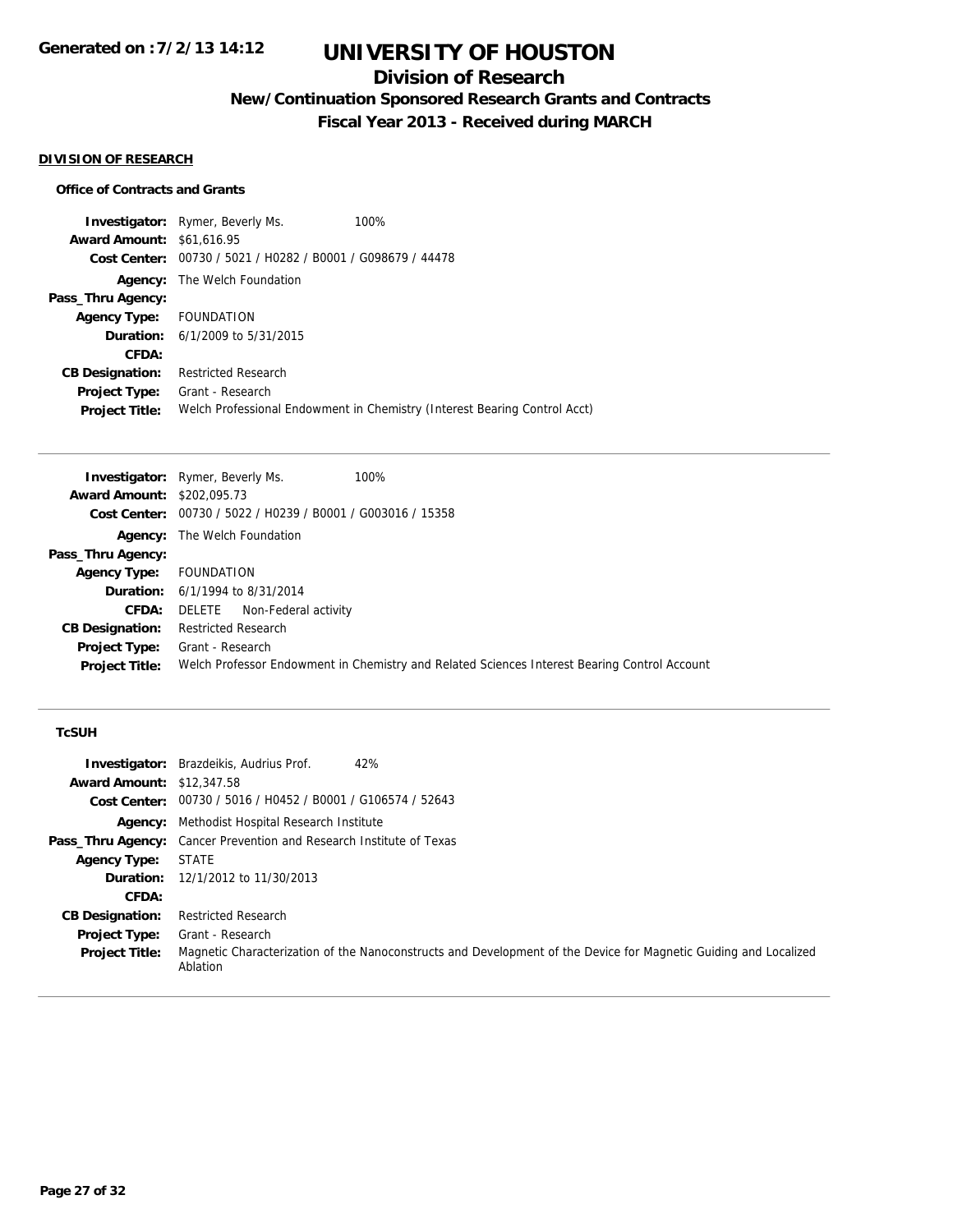## **Division of Research**

## **New/Continuation Sponsored Research Grants and Contracts**

**Fiscal Year 2013 - Received during MARCH**

#### **DIVISION OF RESEARCH**

## **TcSUH**

|                                  | <b>Investigator:</b> Wosik, Jarek Dr.<br>30%                                                                                 |
|----------------------------------|------------------------------------------------------------------------------------------------------------------------------|
| <b>Award Amount: \$8,819.70</b>  |                                                                                                                              |
|                                  | Cost Center: 00730 / 5016 / H0452 / B0001 / G106574 / 52643                                                                  |
|                                  | <b>Agency:</b> Methodist Hospital Research Institute                                                                         |
| Pass_Thru Agency:                | Cancer Prevention and Research Institute of Texas                                                                            |
| <b>Agency Type:</b>              | <b>STATE</b>                                                                                                                 |
| Duration:                        | 12/1/2012 to 11/30/2013                                                                                                      |
| CFDA:                            |                                                                                                                              |
| <b>CB Designation:</b>           | <b>Restricted Research</b>                                                                                                   |
| Project Type:                    | Grant - Research                                                                                                             |
| <b>Project Title:</b>            | Magnetic Characterization of the Nanoconstructs and Development of the Device for Magnetic Guiding and Localized<br>Ablation |
|                                  | 42%<br><b>Investigator:</b> Brazdeikis, Audrius Prof.                                                                        |
| <b>Award Amount: \$14,178.78</b> |                                                                                                                              |
|                                  | Cost Center: 00730 / 5016 / H0452 / B0001 / G106572 / 52642                                                                  |
|                                  | <b>Agency:</b> Methodist Hospital Research Institute                                                                         |
| Pass_Thru Agency:                | Cancer Prevention and Research Institute of Texas                                                                            |
| <b>Agency Type:</b>              | <b>STATE</b>                                                                                                                 |
| Duration:                        | 12/1/2012 to 11/30/2013                                                                                                      |
| CFDA:                            |                                                                                                                              |
| <b>CB Designation:</b>           | <b>Restricted Research</b>                                                                                                   |
| Project Type:                    | Grant - Research                                                                                                             |
| <b>Project Title:</b>            | Magnetic Characterization of the Nanoconstructs and Development of the Device for Magnetic Guiding and Localized<br>Ablation |
|                                  | 30%<br><b>Investigator:</b> Wosik, Jarek Dr.                                                                                 |
| <b>Award Amount: \$10.127.70</b> |                                                                                                                              |
|                                  | Cost Center: 00730 / 5016 / H0452 / B0001 / G106572 / 52642                                                                  |
|                                  | <b>Agency:</b> Methodist Hospital Research Institute                                                                         |
| Pass_Thru Agency:                | Cancer Prevention and Research Institute of Texas                                                                            |
| <b>Agency Type:</b>              | <b>STATE</b>                                                                                                                 |
| Duration:                        | 12/1/2012 to 11/30/2013                                                                                                      |
| CFDA:                            |                                                                                                                              |
| <b>CB Designation:</b>           | <b>Restricted Research</b>                                                                                                   |
| Project Type:                    | Grant - Research                                                                                                             |
| <b>Project Title:</b>            | Magnetic Characterization of the Nanoconstructs and Development of the Device for Magnetic Guiding and Localized<br>Ablation |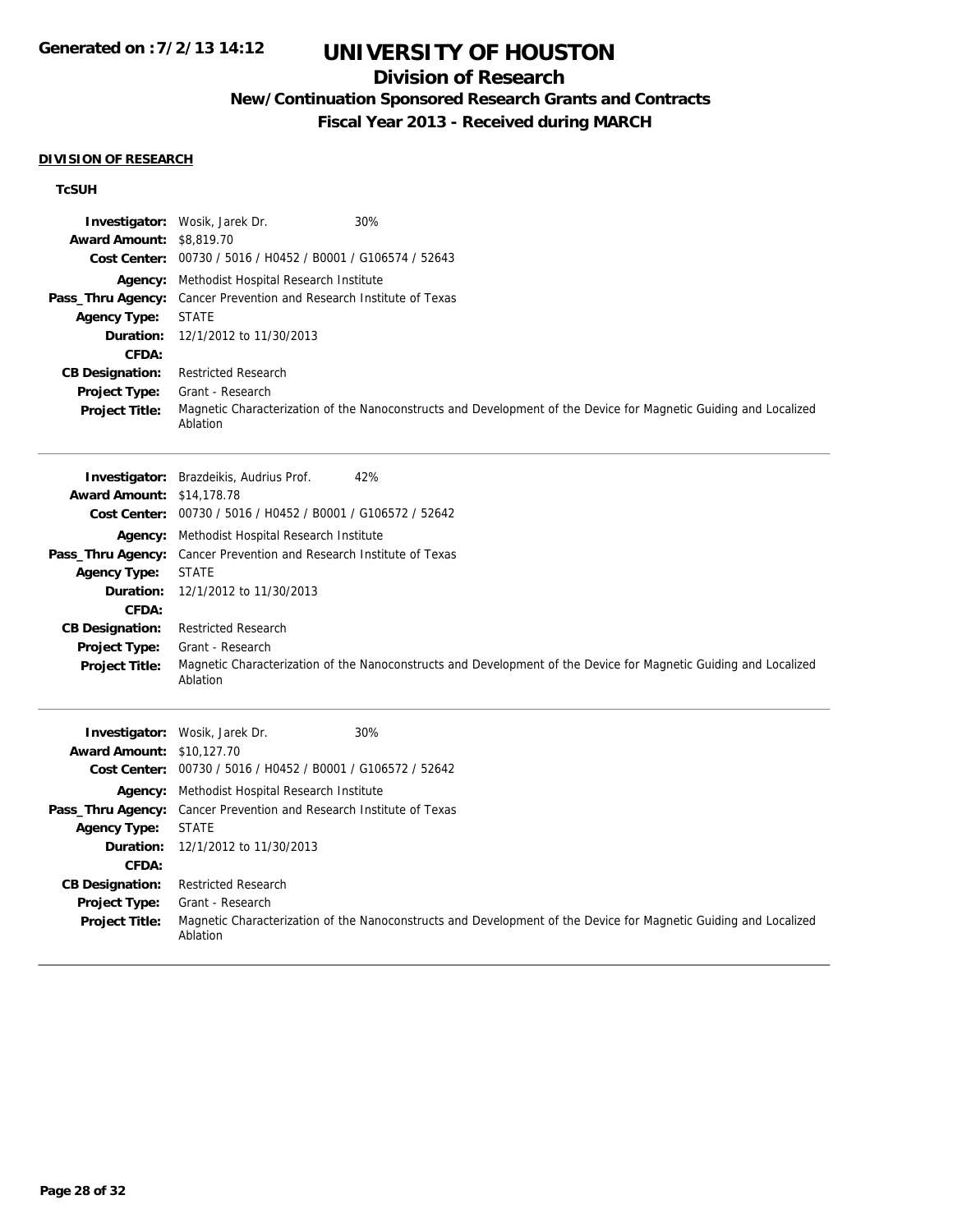## **Division of Research**

**New/Continuation Sponsored Research Grants and Contracts**

**Fiscal Year 2013 - Received during MARCH**

#### **DIVISION OF RESEARCH**

## **TcSUH**

|                                  | 50%<br><b>Investigator:</b> Ren, Zhifeng Dr.                                                                          |
|----------------------------------|-----------------------------------------------------------------------------------------------------------------------|
| <b>Award Amount: \$83,483,00</b> |                                                                                                                       |
|                                  | Cost Center: 00730 / 5013 / H0112 / B0001 / G106504 / 52680                                                           |
|                                  | <b>Agency:</b> GMZ Energy, Inc.                                                                                       |
|                                  | <b>Pass_Thru Agency:</b> U.S. Department of Energy                                                                    |
| <b>Agency Type:</b>              | FEDERAL                                                                                                               |
|                                  | <b>Duration:</b> 1/1/2013 to 9/30/2015                                                                                |
| <b>CFDA:</b>                     | 81.086 Conservation Research and Development                                                                          |
| <b>CB Designation:</b>           | <b>Restricted Research</b>                                                                                            |
| <b>Project Type:</b>             | Grant - Research                                                                                                      |
| <b>Project Title:</b>            | Nanostructured High-Temperature Bulk Thermoelectric Energy Conversion for Efficient Automotive Waste Heat<br>Recovery |

#### **Texas Learning/Computation Center**

|                                 | <b>Investigator:</b> Fox, George E. Dr.                     | 10%                                                                                                        |  |
|---------------------------------|-------------------------------------------------------------|------------------------------------------------------------------------------------------------------------|--|
| <b>Award Amount: \$6,000.00</b> |                                                             |                                                                                                            |  |
|                                 | Cost Center: 00730 / 5013 / H0104 / B0001 / G101662 / 47058 |                                                                                                            |  |
|                                 | <b>Agency:</b> Georgia Institute of Technology              |                                                                                                            |  |
|                                 |                                                             | <b>Pass_Thru Agency:</b> NASA - National Aeronautics and Space Administration - Headquarters (Wash., D.C.) |  |
| <b>Agency Type:</b>             | FEDERAL                                                     |                                                                                                            |  |
|                                 | <b>Duration:</b> 5/1/2010 to 1/31/2014                      |                                                                                                            |  |
| CFDA:                           | 43.000                                                      | National Aeronautics and Space Administration                                                              |  |
| <b>CB Designation:</b>          | <b>Restricted Research</b>                                  |                                                                                                            |  |
| <b>Project Type:</b>            | Grant - Research                                            |                                                                                                            |  |
| <b>Project Title:</b>           |                                                             | Evolutionary history of the cellular translation machinery                                                 |  |
|                                 |                                                             |                                                                                                            |  |

| 10%<br><b>Investigator:</b> Taylor, Pat Dr.                                    |
|--------------------------------------------------------------------------------|
| <b>Award Amount: \$20,225.10</b>                                               |
| Cost Center: 00730 / 5013 / H0288 / B0001 / G104366 / 51745                    |
| <b>Agency:</b> Georgia State University                                        |
| Pass_Thru Agency: USE DED100; Institute of Education Sciences                  |
| FEDERAL                                                                        |
| <b>Duration:</b> $9/1/2012$ to $8/31/2013$                                     |
| National Institute on Student Achievement, Curriculum and Assessment<br>84.305 |
| <b>Restricted Research</b>                                                     |
| Grant - Research                                                               |
| The Roles of Instruction and Component Skills in Reading Achievement           |
|                                                                                |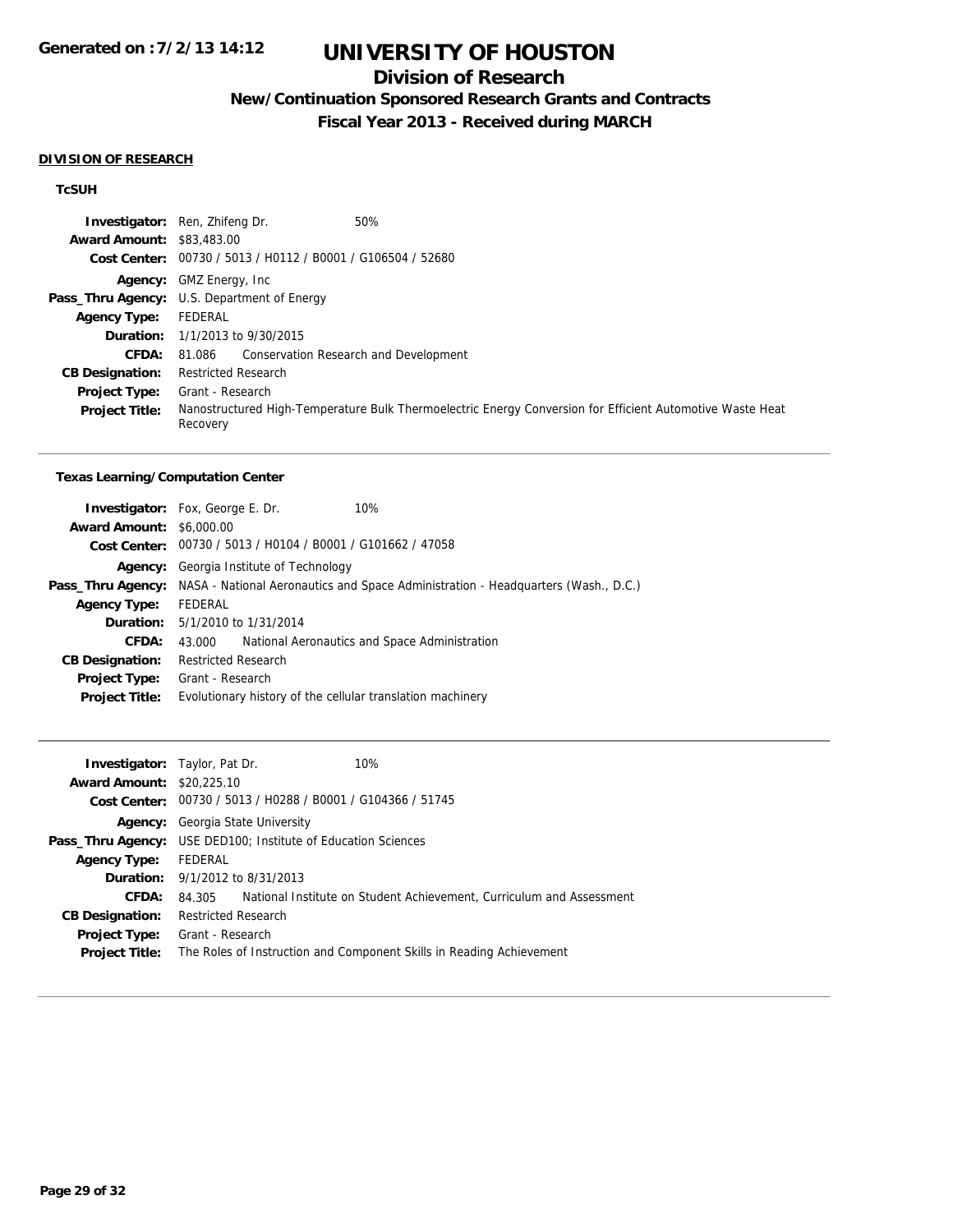## **Division of Research**

**New/Continuation Sponsored Research Grants and Contracts**

**Fiscal Year 2013 - Received during MARCH**

#### **DIVISION OF RESEARCH**

## **TIMES**

| <b>Investigator:</b> Taylor, Pat Dr. |                                                |                                             | 70%                                                                  |
|--------------------------------------|------------------------------------------------|---------------------------------------------|----------------------------------------------------------------------|
| <b>Award Amount: \$141,575.70</b>    |                                                |                                             |                                                                      |
| Cost Center:                         | 00730 / 5013 / H0288 / B0001 / G104366 / 51745 |                                             |                                                                      |
| Agency:                              |                                                | Georgia State University                    |                                                                      |
| Pass_Thru Agency:                    |                                                | USE DED100; Institute of Education Sciences |                                                                      |
| <b>Agency Type:</b>                  | FEDERAL                                        |                                             |                                                                      |
|                                      |                                                | <b>Duration:</b> 9/1/2012 to 8/31/2013      |                                                                      |
| CFDA:                                | 84.305                                         |                                             | National Institute on Student Achievement, Curriculum and Assessment |
| <b>CB Designation:</b>               | <b>Restricted Research</b>                     |                                             |                                                                      |
| Project Type:                        | Grant - Research                               |                                             |                                                                      |
| <b>Project Title:</b>                |                                                |                                             | The Roles of Instruction and Component Skills in Reading Achievement |

|                                  | <b>Investigator:</b> Barr, Christopher Dr.<br>80%           |  |
|----------------------------------|-------------------------------------------------------------|--|
| <b>Award Amount: \$55,936.80</b> |                                                             |  |
|                                  | Cost Center: 00730 / 5013 / H0288 / B0001 / G103892 / 51005 |  |
| Agency:                          | Lehigh University                                           |  |
|                                  | <b>Pass_Thru Agency:</b> U.S. Department of Education       |  |
| <b>Agency Type:</b>              | <b>FEDERAL</b>                                              |  |
|                                  | <b>Duration:</b> 3/1/2012 to 2/28/2014                      |  |
| <b>CFDA:</b>                     | Special Education Research<br>84.324                        |  |
| <b>CB Designation:</b>           | Restricted Research                                         |  |
| <b>Project Type:</b>             | Grant - Research                                            |  |
| <b>Project Title:</b>            | Reading Achievement Multi-Component Program (RAMP-UP)       |  |
|                                  |                                                             |  |

|                                  | <b>Investigator:</b> Francis, David Dr.                     | 40% |
|----------------------------------|-------------------------------------------------------------|-----|
| <b>Award Amount: \$12,660.00</b> |                                                             |     |
|                                  | Cost Center: 00730 / 5021 / H0062 / B0100 / G106499 / 52750 |     |
|                                  | <b>Agency:</b> Idaho State Department of Education          |     |
| Pass_Thru Agency:                |                                                             |     |
| <b>Agency Type:</b>              | NON PROFIT                                                  |     |
|                                  | <b>Duration:</b> $3/6/2013$ to $7/15/2013$                  |     |
| CFDA:                            |                                                             |     |
| <b>CB Designation:</b>           | Non Restricted Research                                     |     |
| <b>Project Type:</b>             | Grant - Research                                            |     |
| <b>Project Title:</b>            | K-3 Reading Assessment Analysis                             |     |
|                                  |                                                             |     |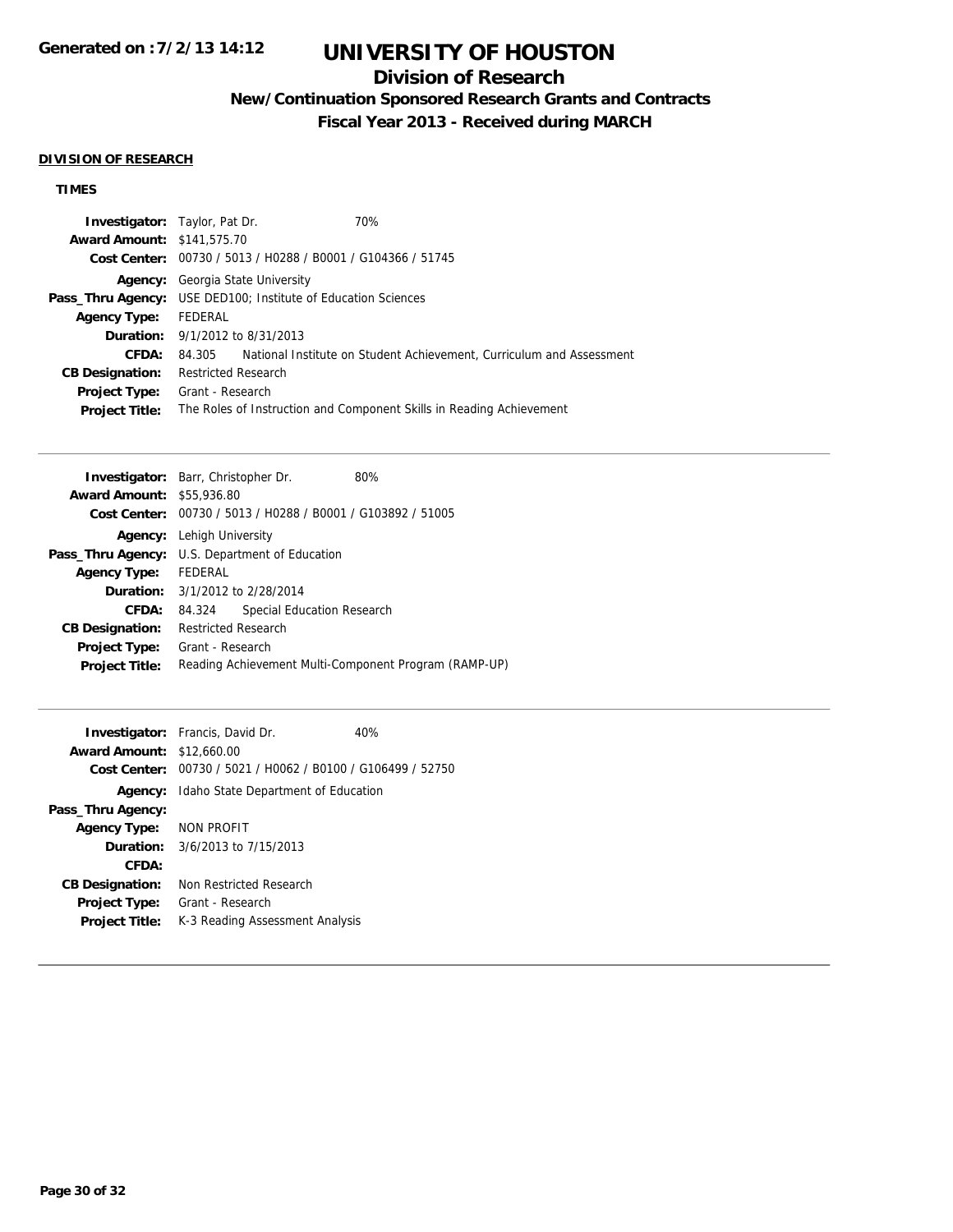**Generated on :7/2/13 14:12**

# **UNIVERSITY OF HOUSTON**

## **Division of Research**

**New/Continuation Sponsored Research Grants and Contracts**

**Fiscal Year 2013 - Received during MARCH**

#### **GRADUATE COLLEGE OF SOCIAL WORK**

## **Child & Family for Innovative Research**

| <b>Investigator:</b> Steinberg, Catherine Dr.<br>100%                                                           |
|-----------------------------------------------------------------------------------------------------------------|
| <b>Award Amount: \$22,883,00</b>                                                                                |
| Cost Center: 00730 / 5013 / H0509 / B0001 / G105708 / 52740                                                     |
| <b>Agency:</b> Coalition for the Homeless                                                                       |
| <b>Pass_Thru Agency:</b> Substance Abuse and Mental Health Services Administration                              |
| FEDERAL                                                                                                         |
| <b>Duration:</b> $7/1/2012$ to $6/30/2013$                                                                      |
| <b>CFDA:</b> 93.243 Substance Abuse and Mental Health Services - Projects of Regional and National Significance |
| <b>Restricted Research</b>                                                                                      |
| Grant - Research                                                                                                |
| Program Evaluation - Creating a Coordinated System of Care for the Chronically Homeless                         |
|                                                                                                                 |

#### **SENIOR V.P. FOR ACADEMIC AFFAIRS AND PROVOST**

## **UH Charter School**

|                                         | <b>Investigator:</b> Black, Carolyn Dr.                     | 100%                                                             |
|-----------------------------------------|-------------------------------------------------------------|------------------------------------------------------------------|
| <b>Award Amount: \$4,306.68</b>         |                                                             |                                                                  |
|                                         | Cost Center: 00730 / 5017 / H0441 / C0001 / C104441 / 49964 |                                                                  |
|                                         | <b>Agency:</b> Texas Education Agency                       |                                                                  |
| <b>Pass_Thru Agency:</b> State of Texas |                                                             |                                                                  |
| Agency Type: STATE                      |                                                             |                                                                  |
|                                         | <b>Duration:</b> 9/1/2011 to 8/31/2013                      |                                                                  |
| CFDA:                                   |                                                             |                                                                  |
| <b>CB Designation:</b>                  | Non Research                                                |                                                                  |
| Project Type:                           | Grant - Public Service                                      |                                                                  |
| <b>Project Title:</b>                   |                                                             | UH Charter School Instructional Materials Allotment FY 2011-2013 |